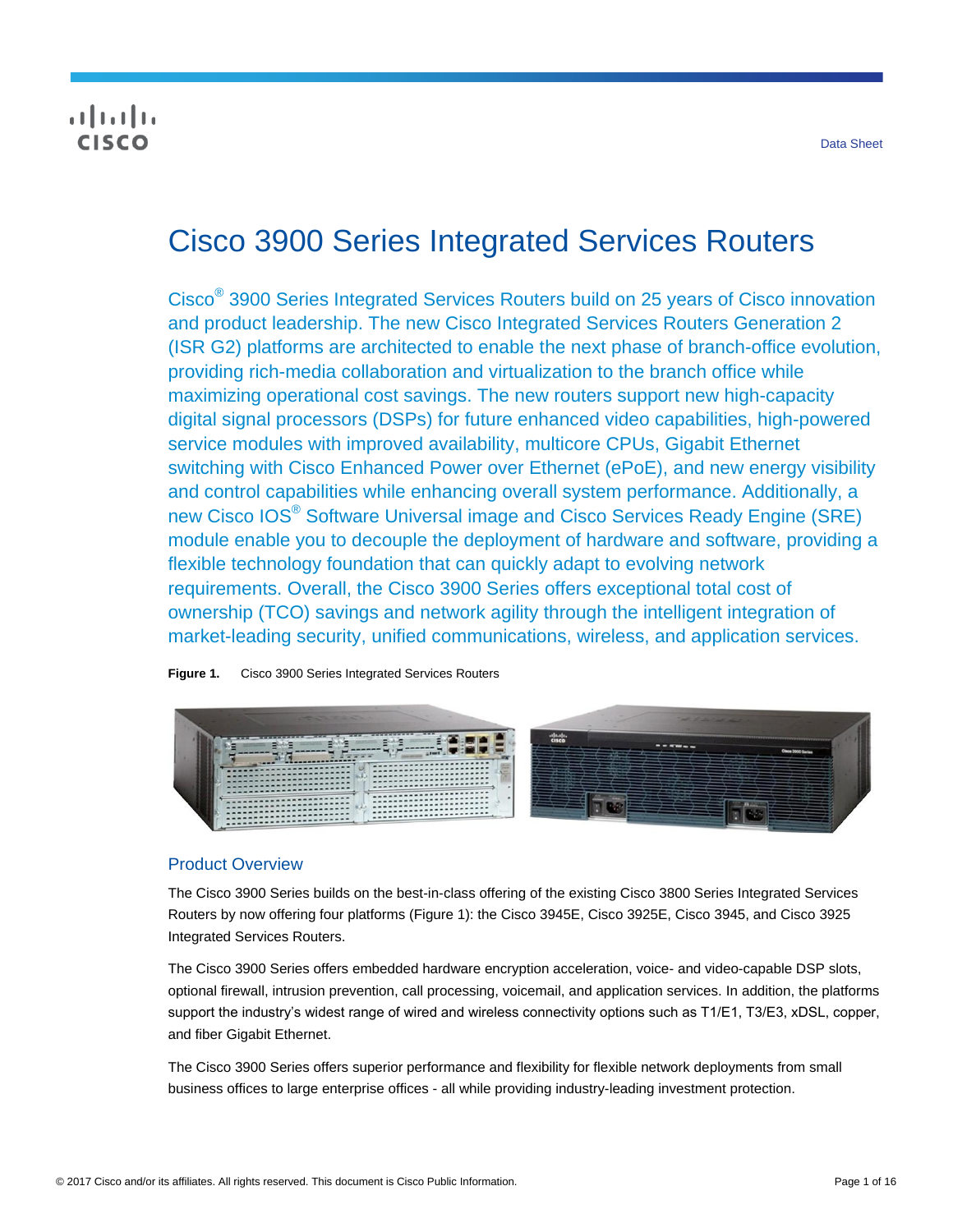## Key Business Benefits

The Cisco<sup>®</sup> ISR G2 routers provide superior services integration and agility. Designed for scalability, the modular architecture of these platforms enables you to evolve and adapt with your growing business needs. Table 1 lists the business benefits of the Cisco 3900 Series.

| Table 1. | Cisco 3900 Series Business Benefits |  |  |  |
|----------|-------------------------------------|--|--|--|
|----------|-------------------------------------|--|--|--|

| <b>Benefits</b>                              | <b>Description</b>                                                                                                                                                                                                                                                                                                                                                                                                                     |
|----------------------------------------------|----------------------------------------------------------------------------------------------------------------------------------------------------------------------------------------------------------------------------------------------------------------------------------------------------------------------------------------------------------------------------------------------------------------------------------------|
| Services integration                         | • The Cisco 3900 Series routers offer increased levels of services integration with voice, video, security, mobility,<br>and data services.                                                                                                                                                                                                                                                                                            |
|                                              | • The Cisco 3900 Series provides the highest performance and slot densities among the routers in the Cisco ISR<br>G2 portfolio, enabling you to maximize services integration and reducing overall capital expenditures (CapEx)<br>and operating expenses (OpEx).                                                                                                                                                                      |
| Services on demand                           | • A single Cisco IOS Software Universal image is installed on each Cisco ISR G2. The Universal image contains<br>all of the Cisco IOS Software technology sets, which you can activate with a software license. With the Universal<br>image your business can quickly deploy advanced features without downloading a new Cisco IOS Software<br>image. Additionally, larger default memory is included to support the new capabilities. |
|                                              | • The Cisco SRE enables a new operational model that allows you to reduce CapEx and deploy a variety of<br>application services as needed on a single integrated compute services module.                                                                                                                                                                                                                                              |
| High performance with<br>integrated services | • The Cisco 3900 Series enables deployment in high-speed WAN environments with concurrent services enabled<br>up to 350 Mbps.                                                                                                                                                                                                                                                                                                          |
|                                              | • A multigigabit fabric (MGF) enables high-bandwidth module-to-module communication without compromising<br>router performance.                                                                                                                                                                                                                                                                                                        |
| Network agility                              | • Designed to address customer business requirements, the Cisco 3900 Series with the modular architecture<br>offers increased capacity and performance as your network needs grow.                                                                                                                                                                                                                                                     |
|                                              | • The Cisco Services Performance Engine (SPE) modular motherboard enables upgrades to processing<br>capability in the future.                                                                                                                                                                                                                                                                                                          |
|                                              | • Dual integrated power supplies provide power redundancy; you can also configure them to provide additional<br>Cisco ePoE power to endpoints.                                                                                                                                                                                                                                                                                         |
|                                              | . Modular interfaces offer increased bandwidth, a diversity of connection options, and network resiliency.                                                                                                                                                                                                                                                                                                                             |
| <b>Energy efficiency</b>                     | • The Cisco 3900 Series architecture provides energy-savings features that include the following:                                                                                                                                                                                                                                                                                                                                      |
|                                              | • The Cisco 3900 Series offers intelligent power management and allows you to control power to the modules<br>based on the time of day. Cisco EnergyWise technology will be supported in the future.                                                                                                                                                                                                                                   |
|                                              | ○ Services integration and modularity on a single platform allows you to perform multiple functions, optimizing<br>consumption of raw materials and energy usage.                                                                                                                                                                                                                                                                      |
|                                              | ○ Platform flexibility and ongoing development of both hardware and software capabilities lead to a longer<br>product lifecycle, lowering all aspects of the TCO - including materials and energy use.                                                                                                                                                                                                                                 |
|                                              | ∘ High-efficiency power supplies and scalable power consumption are based on your network needs.                                                                                                                                                                                                                                                                                                                                       |
| <b>Investment protection</b>                 | • The Cisco 3900 Series maximizes investment protection by supporting:                                                                                                                                                                                                                                                                                                                                                                 |
|                                              | ○ Reuse of a broad array of existing modules supported on the original Cisco Integrated Services Routers to<br>provide a lower TCO.                                                                                                                                                                                                                                                                                                    |
|                                              | ○ A rich set of Cisco IOS Software features carried forward from the original Cisco Integrated Services Routers<br>and delivered in a single universal image.                                                                                                                                                                                                                                                                          |
|                                              | • The Cisco 3900 Series offers extensive growth possibilities as your network expands:                                                                                                                                                                                                                                                                                                                                                 |
|                                              | • The SPE modular motherboard enables flexibility for future upgrades.                                                                                                                                                                                                                                                                                                                                                                 |
|                                              | • The highest scale for module density provides flexibility to add services as your business needs expand.                                                                                                                                                                                                                                                                                                                             |
|                                              | • A 1-Gb default memory provides headroom to minimize field upgrades.                                                                                                                                                                                                                                                                                                                                                                  |

## Platform Architecture and Modularity

The Cisco 3900 Series is architected to meet the application demands of today's branch offices with design flexibility for future applications. The modular architecture is designed to support increasing bandwidth requirements, time-division multiplexing (TDM) interconnections, and fully integrated power distribution to modules supporting 802.3af PoE and Cisco ePoE. Table 2 lists the architectural features and benefits of the Cisco 3900 Series.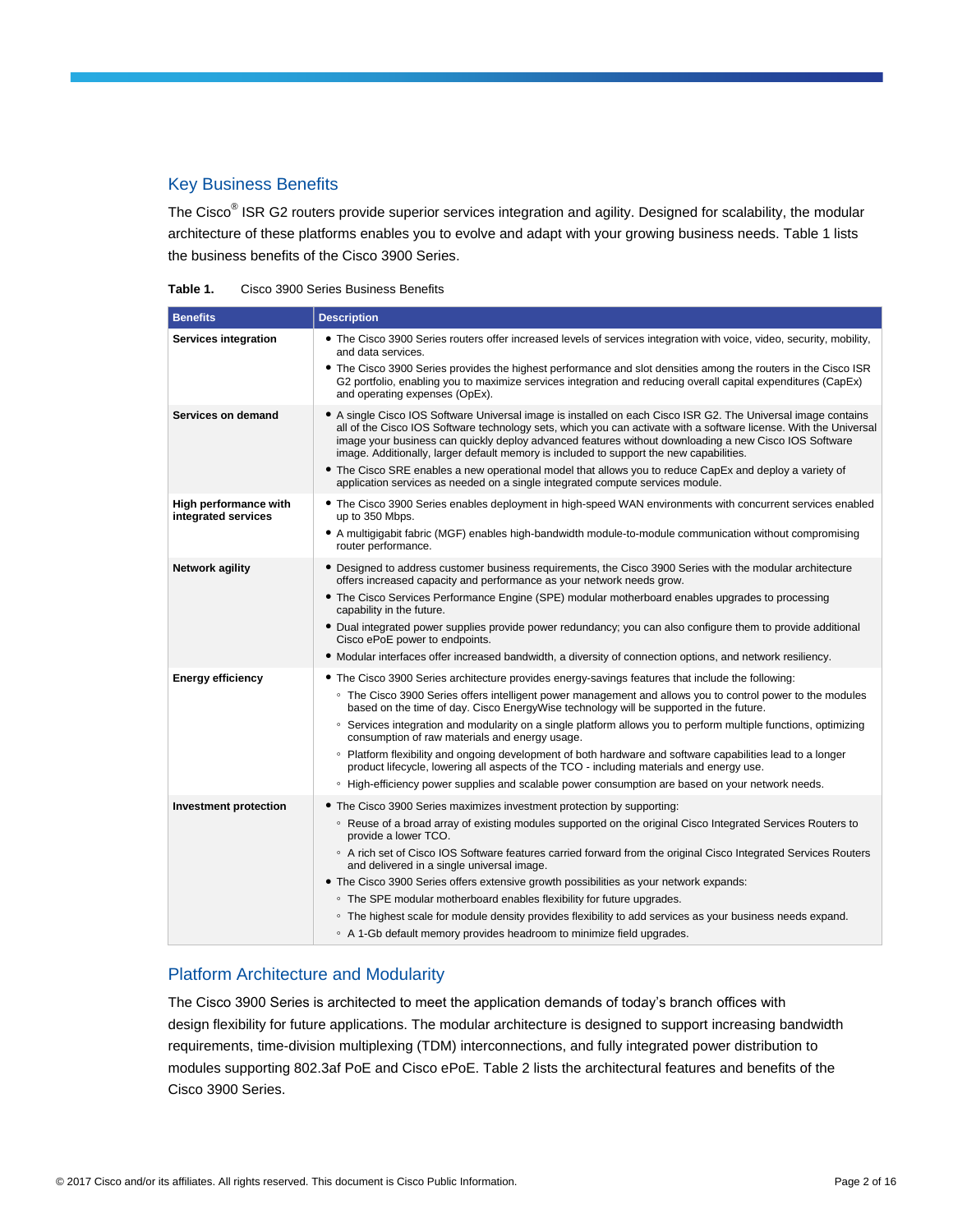| <b>Architectural Features</b>                                                                   | <b>Benefits</b>                                                                                                                                                                                                                                                                          |
|-------------------------------------------------------------------------------------------------|------------------------------------------------------------------------------------------------------------------------------------------------------------------------------------------------------------------------------------------------------------------------------------------|
| <b>Modular platform</b>                                                                         | • The Cisco 3900 Series routers are highly modular platforms with several types of module slots to add<br>connectivity and services for varied branch-office network requirements.                                                                                                       |
|                                                                                                 | • The routers offer an industry-leading breadth of LAN and WAN connectivity options through modules to<br>accommodate field upgrades to future technologies without requiring platform replacement.                                                                                      |
|                                                                                                 | • The Cisco SPE on the Cisco 3900 offers the ability to increase the performance of the router with a field-<br>upgradable motherboard as your network needs grow.                                                                                                                       |
| <b>Processors</b>                                                                               | • The Cisco 3900 Series routers are powered by high-performance multicore processors that can support the<br>growing demands of high-speed WAN connections to the branch office while also running multiple<br>concurrent services.                                                      |
| <b>Embedded IP Security</b><br>with Secure Sockets<br>Layer (IPSec/SSL) VPN                     | • Embedded hardware encryption acceleration is enhanced to provide higher scalability, which, combined with an<br>optional Cisco IOS Software Security license, enables WAN link security and VPN services (both IPSec and<br>SSL acceleration).                                         |
| hardware acceleration                                                                           | • The onboard encryption hardware outperforms the advanced integration modules (AIMs) of<br>previous generations.                                                                                                                                                                        |
| Multigigabit fabric (MGF)                                                                       | • The Cisco 3900 Series introduces an innovative MGF that allows for efficient module-to-module communication,<br>enabling tighter services interactions across modules while reducing the overhead on the router processor.                                                             |
| <b>TDM interconnectivity</b><br>fabric                                                          | • Unified communications services in the branch office are significantly enhanced with the use of TDM<br>interconnectivity fabric in the router architecture, allowing for scaling of DS-0 channel capacity.                                                                             |
| <b>Integrated Gigabit</b>                                                                       | • The Cisco 3900 Series provides up to four 10/100/1000 Ethernet WAN ports.                                                                                                                                                                                                              |
| <b>Ethernet ports</b>                                                                           | • Two of the 10/100/1000 Ethernet WAN ports on the Cisco 3900 Series can support Small Form-Factor<br>Pluggable (SFP)-based connectivity in lieu of RJ-45 ports, enabling fiber connectivity.                                                                                            |
| Innovative universal-<br>serial-bus (USB)-based                                                 | • A new, innovative, mini-B USB console port supports management connectivity when traditional serial ports are<br>not available.                                                                                                                                                        |
| console access                                                                                  | • Traditional console and auxiliary ports are also available.                                                                                                                                                                                                                            |
| Optional integrated power<br>supply for distribution of<br>PoE and universal DC<br>power supply | • An optional upgrade to the internal power supply provides inline power (802.3af-compliant PoE, Cisco ePoE,<br>and Cisco Inline Power) to optional integrated switch modules.                                                                                                           |
|                                                                                                 | • An optional DC power supply that extends possible deployment environments such as central offices and<br>industrial environments will be available in the future.                                                                                                                      |
| <b>Optional integrated</b><br>redundant power supply<br>(RPS) and PoE boost                     | • Power redundancy is available by installing an optional integrated RPS, thereby decreasing network downtime<br>and protecting the network from power-supply failures.                                                                                                                  |
|                                                                                                 | • When populated with dual integrated power supplies, the Cisco 3900 Series can operate in a configurable PoE<br>boost mode in lieu of redundant power mode whereby the power capacity of the platform is increased to almost<br>twice the normal power to support additional PoE ports. |
| Designed for flexible<br>deployments                                                            | • The Cisco 3945 and 3925 are designed for Network Equipment Building Systems (NEBS) environments.                                                                                                                                                                                       |

#### **Table 2.** Architectural Features and Benefits of Cisco 3900 Series

## Modularity Features and Benefits

The Cisco 3900 Series provides significantly enhanced modular capabilities (refer to Table 3) while maintaining investment protection for customers. Most of the modules available on previous generations of Cisco routers, such as the Cisco 3800 Series Integrated Services Routers, are supported on the Cisco 3900 Series. Additionally, modules used on the Cisco 3900 Series can easily be supported on other routers in the Cisco Integrated Services Router portfolio to provide maximum investment protection. Taking advantage of common interface cards across a network greatly reduces the complexity of managing inventory requirements, implementing large network rollouts, and maintaining configurations across a variety of branch-office sizes.

A complete list of supported modules, including a list of supported SFPs for the Cisco 3900 Series, is available at: [https://www.cisco.com/en/US/products/ps10536/products\\_relevant\\_interfaces\\_and\\_modules.html.](https://www.cisco.com/en/US/products/ps10536/products_relevant_interfaces_and_modules.html)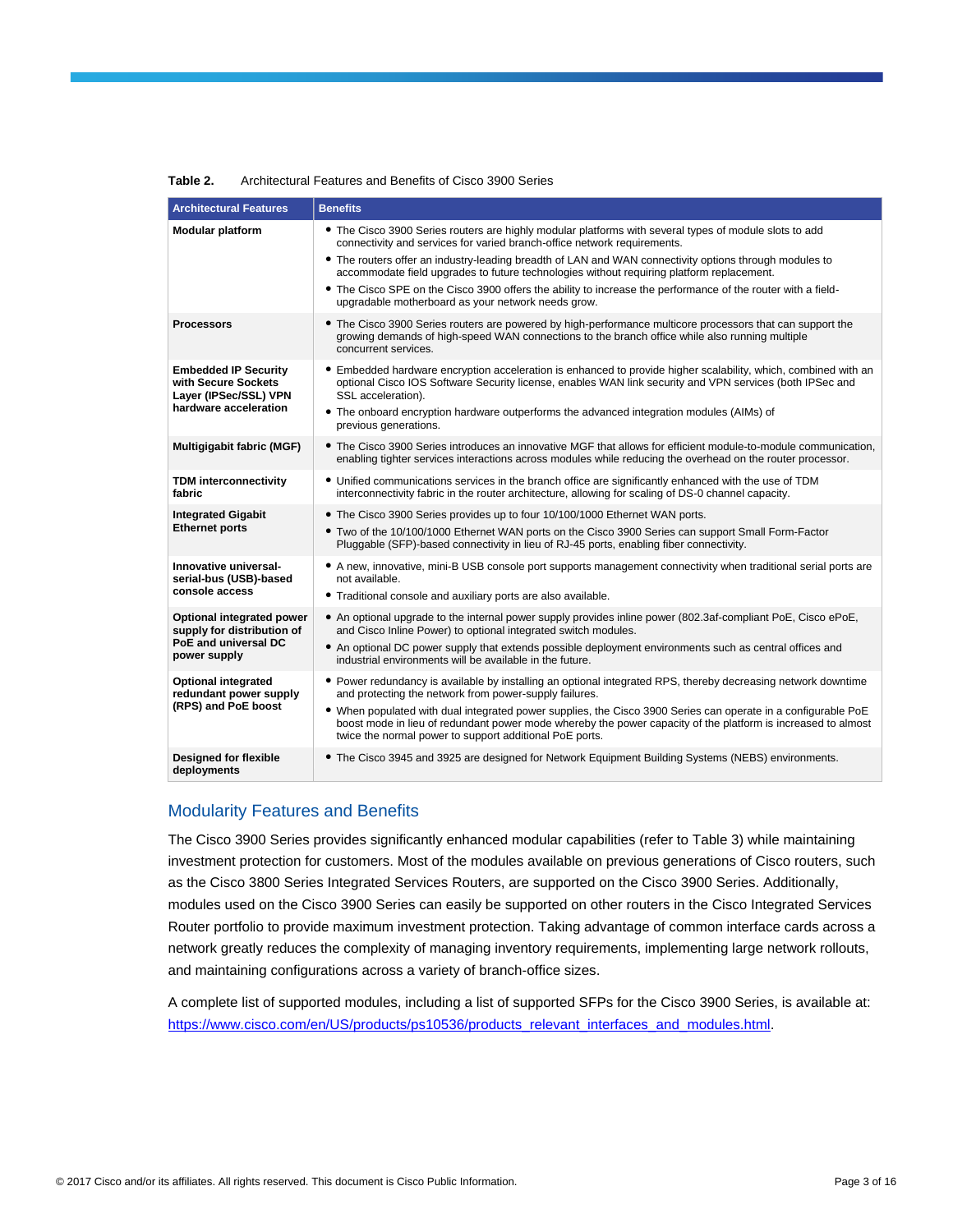| <b>Architectural Features</b>                                                                                                                                                                                                                                                                                                                              | <b>Benefits</b>                                                                                                                                                                                                                                                                                                                                                                                                                                                                                                                                                                                                                                                                                                                                                                                                                                                                                                                                                                                                                                                                                                                                                                                                        |
|------------------------------------------------------------------------------------------------------------------------------------------------------------------------------------------------------------------------------------------------------------------------------------------------------------------------------------------------------------|------------------------------------------------------------------------------------------------------------------------------------------------------------------------------------------------------------------------------------------------------------------------------------------------------------------------------------------------------------------------------------------------------------------------------------------------------------------------------------------------------------------------------------------------------------------------------------------------------------------------------------------------------------------------------------------------------------------------------------------------------------------------------------------------------------------------------------------------------------------------------------------------------------------------------------------------------------------------------------------------------------------------------------------------------------------------------------------------------------------------------------------------------------------------------------------------------------------------|
| <b>Cisco Services Performance</b><br>Engine (SPE)                                                                                                                                                                                                                                                                                                          | • The Cisco 3900 Series offers field-replaceable SPEs.<br>• These SPEs allow you to protect your initial investment in the Cisco 3900 platform for a longer time<br>period and scale router performance as your network and branch-office needs grow.                                                                                                                                                                                                                                                                                                                                                                                                                                                                                                                                                                                                                                                                                                                                                                                                                                                                                                                                                                  |
| <b>Cisco Services Module</b>                                                                                                                                                                                                                                                                                                                               | • A service-module slot replaces the network module and the extension module for voice and fax (EVM)<br>slots and is offered on Cisco 3900 Integrated Services Routers.<br>• Each service-module slot offers high data-throughput capability:<br>• Up to 4-Gbps aggregate toward the router processor.<br>• Up to 2-Gbps aggregate to other module slots over the MGF.<br>• Service-module slots are highly flexible, with support for doublewide service modules, which are<br>service modules that require two service-module slots. Doublewide service modules provide flexibility<br>for higher-density modules.<br>• Service-module slots provide twice the power capabilities relative to the network-module slots,<br>allowing flexibility for higher-scale and better-performance modules.<br>• An adapter module enables backward compatibility with existing network modules, enhanced network<br>modules (NMEs), and EVMs.<br>• You can manage power to service-module slots by extensions similar to the Cisco EnergyWise<br>framework, so your organization can reduce energy consumption in your network infrastructure. Full<br>Cisco EnergyWise support will be available in future software releases. |
| <b>Cisco Enhanced High Speed WAN</b><br>Interface Card (EHWIC)                                                                                                                                                                                                                                                                                             | • The EHWIC slot replaces the high-speed WAN interface card (HWIC) slot and can natively support<br>HWICs, WAN interface cards (WICs), voice interface cards (VICs), and voice/WAN interface cards<br>(VWICs).<br>• Three integrated EHWIC slots on the Cisco 3945E and Cisco 3925E or four integrated EHWIC slots<br>on the Cisco 3945 and Cisco 3925 allow for flexible configurations.<br>• Each HWIC slot offers high-data-throughput capability:<br>• Up to 1.6-Gbps aggregate toward the router processor.<br>• Up to 2-Gbps aggregate to other module slots over the MGF.<br>• Flexibility to support doublewide modules is enabled by combining two EHWIC slots. Up to 2<br>doublewide HWIC (HWIC-D) modules are supported.                                                                                                                                                                                                                                                                                                                                                                                                                                                                                    |
| <b>Cisco Internal Services Module</b><br>(ISM)                                                                                                                                                                                                                                                                                                             | • A single ISM slot provides flexibility to integrate intelligent services modules that do not require<br>interface connections in the Cisco 3945 and Cisco 3925.<br>• Each ISM slot offers high-data-throughput capability:<br>• Up to 4-Gbps aggregate toward the route processor.<br>• Up to 2-Gbps aggregate to other module slots over the MGF.<br>• The ISM replaces the AIM slot; existing AIM modules are not supported in the ISM slot.<br>● You can manage power to ISM slots by extensions similar to the Cisco EnergyWise framework, so<br>your organization can reduce energy consumption in your network infrastructure. Full Cisco<br>EnergyWise support will be available in future software releases.                                                                                                                                                                                                                                                                                                                                                                                                                                                                                                 |
| <b>Cisco High-Density Packet Voice</b><br>Digital Signal Processor (DSP)<br>Module (PVDM3) Slots on<br>Motherboard<br><b>The Committee of the Committee of the Committee of the Committee of the Committee of the Committee of the Committee of the Committee of the Committee of the Committee of the Committee of the Committee of the Committee of </b> | • PVDM3 slots natively support PVDM3 modules, providing support for richer density for rich-media<br>voice and video.<br>• Each PVDM3 slot connects back to the system architecture through a 2-Gbps aggregate link through<br>the MGF.<br>• Investment protection for PVDM2 modules is supported through an adapter module.<br>• You can manage power to the PVDM slots by extensions similar to the Cisco EnergyWise framework,<br>so your organization can reduce energy consumption in your network infrastructure. Full Cisco<br>EnergyWise support will be available in future software releases.                                                                                                                                                                                                                                                                                                                                                                                                                                                                                                                                                                                                                |
| <b>Compact Flash Slots</b>                                                                                                                                                                                                                                                                                                                                 | • Two external Compact Flash slots are available on the Cisco 3900 Series Integrated Services<br>Routers. Each slot can support high-speed storage densities upgradable to 4 GB in density.                                                                                                                                                                                                                                                                                                                                                                                                                                                                                                                                                                                                                                                                                                                                                                                                                                                                                                                                                                                                                            |
| <b>USB 2.0 Ports</b>                                                                                                                                                                                                                                                                                                                                       | • Two high-speed USB 2.0 ports are supported; they provide secure token capabilities and storage.                                                                                                                                                                                                                                                                                                                                                                                                                                                                                                                                                                                                                                                                                                                                                                                                                                                                                                                                                                                                                                                                                                                      |

#### **Table 3.** Modularity Features and Benefits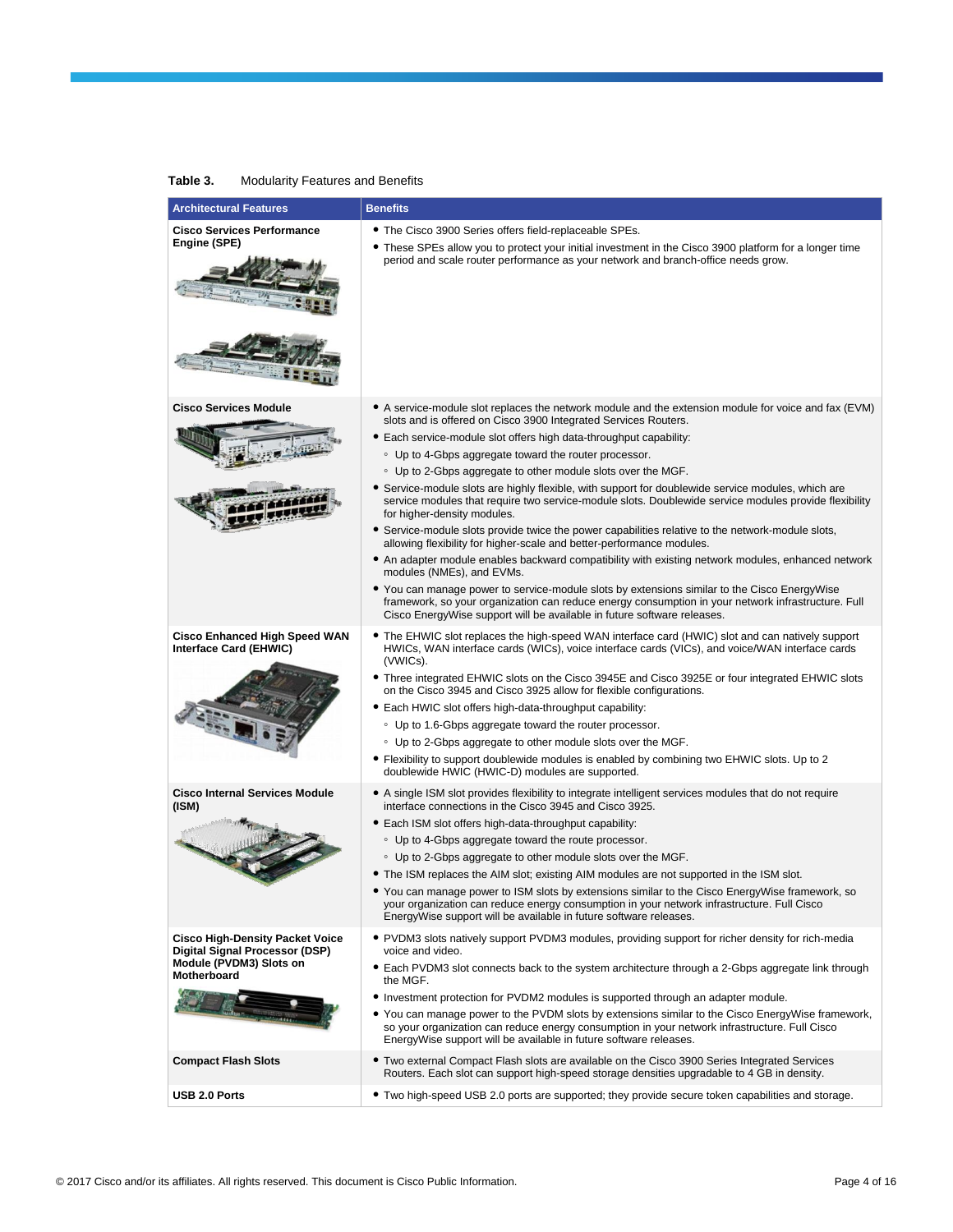## Cisco IOS Software

Cisco 3900 Series Integrated Services Routers deliver innovative technologies running on industry-leading Cisco IOS Software. Developed for wide deployment in the world's most demanding enterprise, access, and service provider networks, Cisco IOS Software Releases 15M and T support a comprehensive portfolio of Cisco technologies, including the functions and features delivered in Releases 12.4 and 12.4T. New innovations in Release 15.0(1)M span multiple technology areas, including security, voice, high availability, IP Routing and Multicast, quality of service (QoS), IP Mobility, Multiprotocol Label Switching (MPLS), VPNs, and embedded management. Available immediately for the Cisco 3900 Integrated Services Routers, Release 15.0(1)M will be an extended support release. For more information about Release 15.0(1)M, please visit [https://www.cisco.com/go/ios.](https://www.cisco.com/go/ios)

## Cisco IOS Software Licensing and Packaging

A single Cisco IOS Universal image encompassing all functions is delivered with the platforms. You can enable advanced features by activating a software license on the Universal image. In previous generations of access routers, these feature sets required you to download a new software image. Technology packages and feature licenses, enabled through the Cisco software licensing infrastructure, simplify software delivery and decrease the operational costs of deploying new features.

Four major technology licenses are available on the Cisco 3900 Series Integrated Services Routers; you can activate the licenses through the Cisco software activation process identified at [https://www.cisco.com/go/sa.](https://www.cisco.com/go/sa) The following licenses are available:

- IP Base: This technology package is available as default.
- Data
- Unified Communications
- Security (SEC) or Security with No Payload Encryption (SEC-NPE)

For additional information and details about Cisco IOS Software licensing and packaging on Cisco 3900 Series Integrated Services Routers, please visi[t https://www.cisco.com/go/g2licensing.](https://www.cisco.com/go/g2licensing)

## Cisco ONE Software

Cisco ONE™ Software offers a valuable and flexible way to buy software for the WAN, access, and data center domains. At each stage in the product lifecycle, Cisco ONE Software helps make buying, managing, and upgrading your network and infrastructure software easier. Cisco ONE Software provides:

- Flexible licensing models to smoothly distribute customers' software spending over time
- Investment protection for software purchases through software services–enabled license portability
- Access to updates, upgrades, and new technology from Cisco through Cisco<sup>®</sup> Software Support Services (SWSS)

Cisco ONE for WAN gives organizations broad capabilities for branch offices and the enterprise edge. Cisco ONE Foundation for WAN connects and secures your branch office while optimizing for cost. Cisco ONE WAN Collaboration integrates voice and video into your branch office and network edge.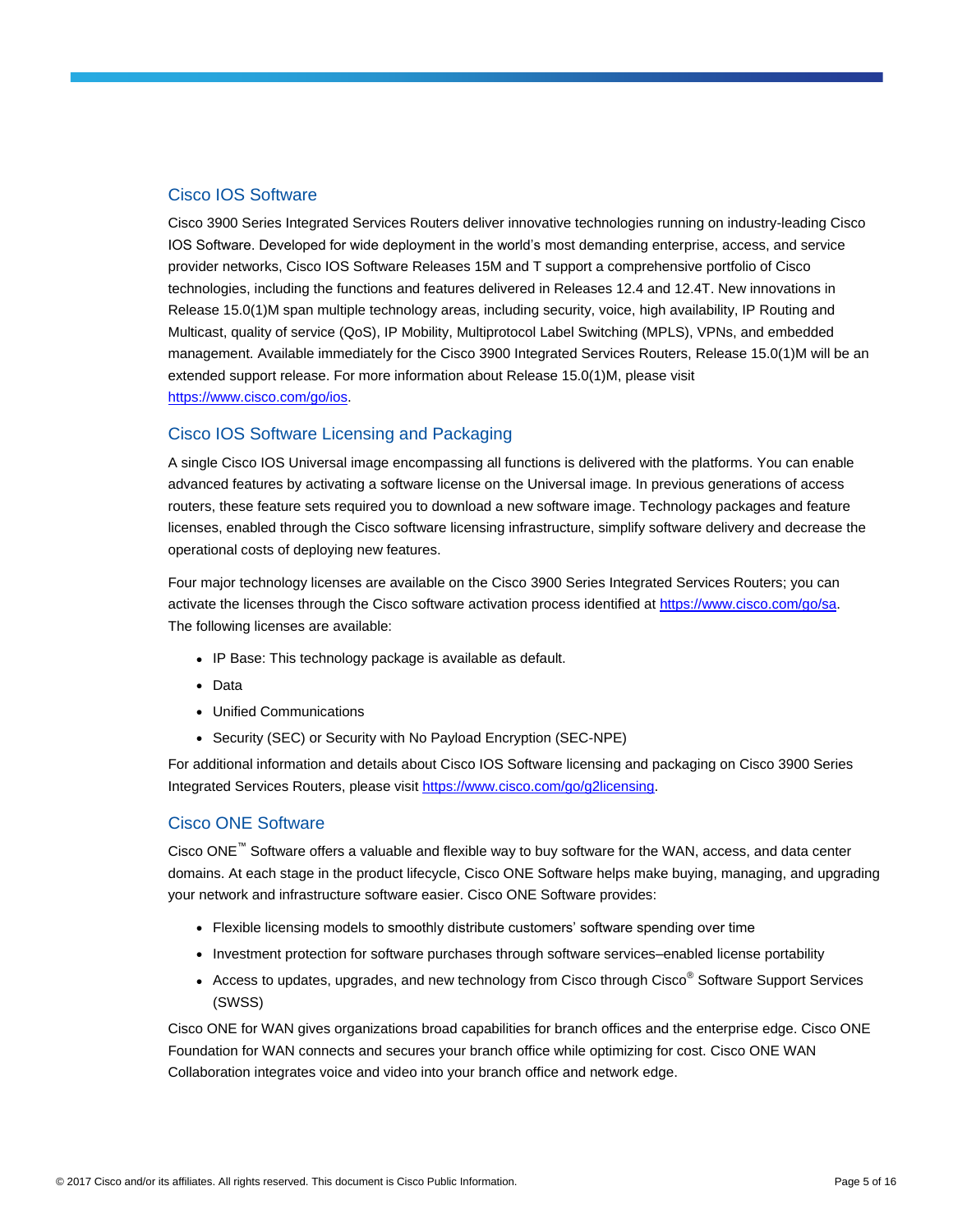## Key Branch-Office Services

The industry-leading Cisco Integrated Services Routers offer unprecedented levels of services integration. Designed to meet the requirements of the branch office, these platforms provide a complete solution with voice, video, security, mobility, and application services. Businesses enjoy the benefits by deploying a single device that meets all their needs, reducing CapEx and OpEx.

#### **Unified Communications, Collaboration, and Voice-Gateway Services**

The Cisco 3900 Integrated Services Router is the foundation for collaboration in branch offices of any size and is a critical component of Cisco's video architecture (Medianet) and enterprise Unified Communications solution. With embedded voice services and a wide range of telephony interfaces supported, the Cisco 3900 Series delivers maximum deployment flexibility for the distributed enterprise. Unified communications is enabled through a rich signaling and media-processing infrastructure, including a variety of protocols, media interworking, signal and media security, transcoding, conferencing, and QoS. Cisco Integrated Services Routers feature a wide range of voice-gateway interfaces, supporting a broad array of signaling and physical network interfaces. The performance improvements introduced with the Cisco 3900 Series help ensure that branch-office employees benefit from the same productivity advantages and wide breadth of services and applications as those enjoyed by the headquarters-based employees.

The Cisco 3900 Series enables a full range of existing and emerging video services, with scaling improvement to support Cisco TelePresence<sup>®</sup> conferencing, security, and session control. Cisco Unified Border Element extends these capabilities for business-to-business TelePresence communications.

The Cisco 3900 Series adds support for the new Cisco High-Density Packet Voice Digital Signal Processor Module (PVDM3), which has been optimized for concurrent voice and video support. The PVDM3 modules support all voice-gateway functions of earlier generations of PVDMs, and add higher density and more processing power to support emerging rich-media applications. The Cisco 3900 Series can support up to 4 onboard PVDM3 slots, able to scale up to 768 G.729a channels.

## **Cisco Unified Communications Manager Express and Survivable Remote Site Telephony**

The Cisco Integrated Services Routers inherently provide optional unified communications services within the Cisco IOS Software, delivering the advantage of server hardware reduction and lower energy costs at the branch office. Cisco Unified Communications Manager Express (CME) provides the broad range of IP private-branchexchange (PBX) and key-system features integrated into the router for branch offices. Cisco Survivable Remote Site Telephony (SRST), also inherently available in Cisco IOS Software and an option on the Cisco 3900 Series, helps ensure that branch-office employees have uninterrupted telephony services and features, even if the connection to a centralized Cisco Unified Communications Manager is disrupted. Coupled with Cisco Unity® Express, the integrated solution for voicemail, Automated Attendant, and interactive voice response (IVR), the Cisco 3900 Series offers the branch office a complete range of unified communications services while delivering industry-leading security within a single platform.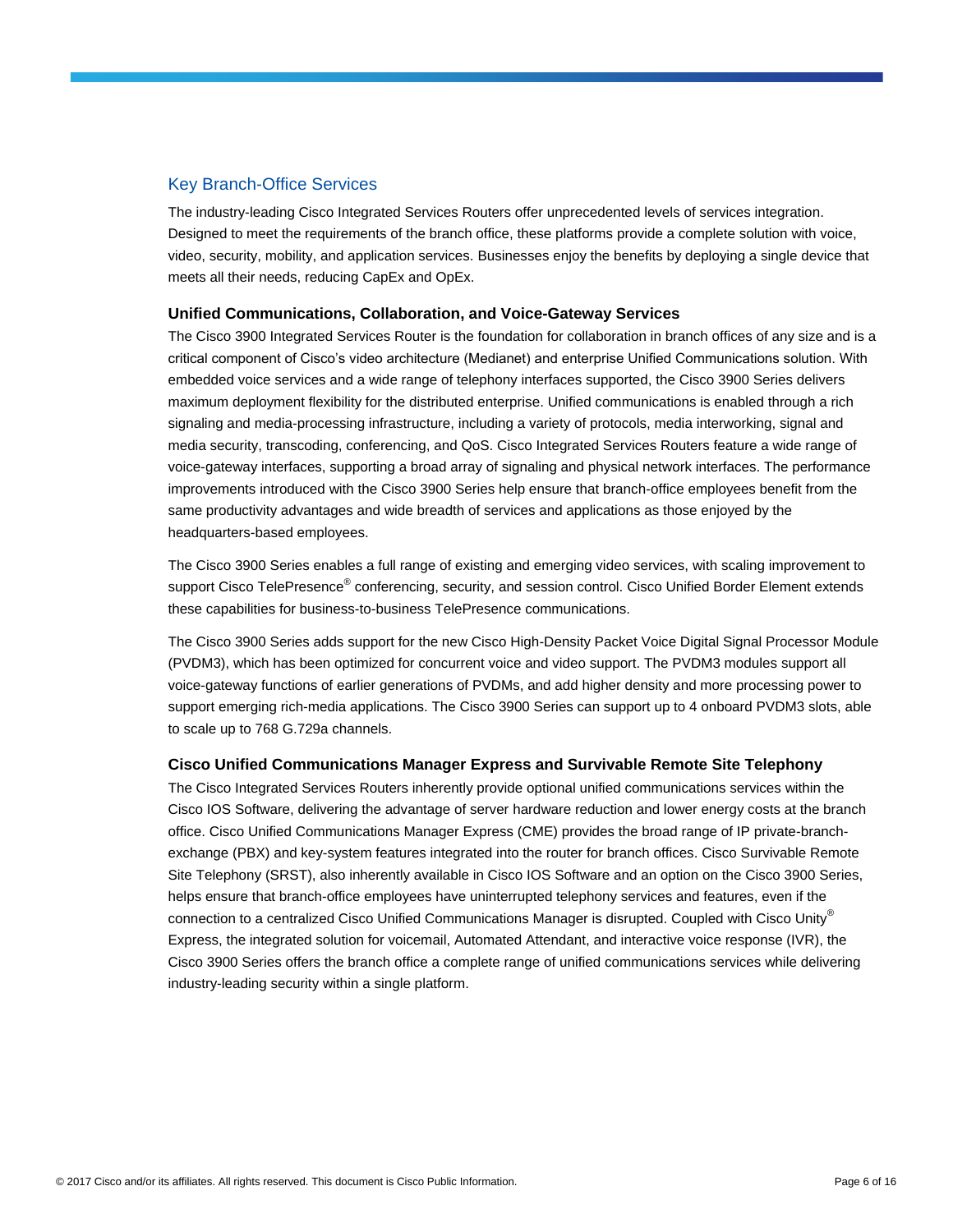#### **Cisco Unified Border Element**

The Cisco Unified Border Element capabilities supported on the Cisco 3900 address the emerging requirements in an IP-centric interconnect for branch-office unified communications between enterprises and service provider networks. Cisco Unified Border Element provides intelligent border-element functions such as physical and logical ingress and egress demarcation points, signaling and media control, and consolidated security and management features. The Cisco 3900 Series supports higher scale than previously provided on the Cisco 3800 Series, with up to 2.5 times the number of sessions.

#### **VoiceXML Application Services**

The Cisco 3900 Series inherently provides standards-certified VoiceXML browser services. VoiceXML is an openstandard markup language used to create voice-enabled web browsers and IVR applications. Just as HTML enables you to retrieve data with a PC, VoiceXML enables you to retrieve data using voice or dual-tonemultifrequency (DTMF) telephony input. The Cisco 3900 Series can deliver a much higher range of concurrent voice-gateway services combined with VoiceXML browser services, for more than 300 sessions on the Cisco 3945.

#### **Integrated Network Security for Data, Voice, Video, and Mobility**

Security is essential to protect a business' intellectual property while also ensuring business continuity and providing the ability to extend the corporate workplace to employees who need anytime, anywhere access to company resources. As part of the Cisco Self-Defending Network (SDN) - an architectural framework that allows organizations to identify, prevent, and adapt to network security threats - the Cisco 3900 Series Integrated Services Routers facilitate secure data transactions and secure collaboration.

The Cisco IOS Software Security technology package for the Cisco 3900 Series offers a wide array of common security features such as advanced application inspection and control, threat protection, and encryption architectures for enabling more scalable and manageable VPN networks. The Cisco 3900 Series offers onboard hardware-based encryption acceleration to provide greater IPSec throughput with less overhead for the route processor when compared with software-based encryption solutions. Cisco Integrated Services Routers offer a comprehensive and adaptable security solution for branch offices that includes features such as:

- **Secure connectivity:** Secure collaborative communications with Group Encrypted Transport VPN, Dynamic Multipoint VPN (DMVPN), or Enhanced Easy VPN
- **Integrated threat control:** Responding to sophisticated network attacks and threats using Cisco IOS Firewall, Cisco IOS Zone-Based Firewall, Cisco IOS IPS, Cisco IOS Content Filtering, and Flexible Packet Matching (FPM)
- **Identity management:** Intelligently protecting endpoints using technologies such as authentication, authorization, and accounting (AAA) and public key infrastructure (PKI)

Detailed information about the security features and solutions supported on the Cisco 3900 Series is available at [https://www.cisco.com/go/routersecurity.](https://www.cisco.com/go/routersecurity)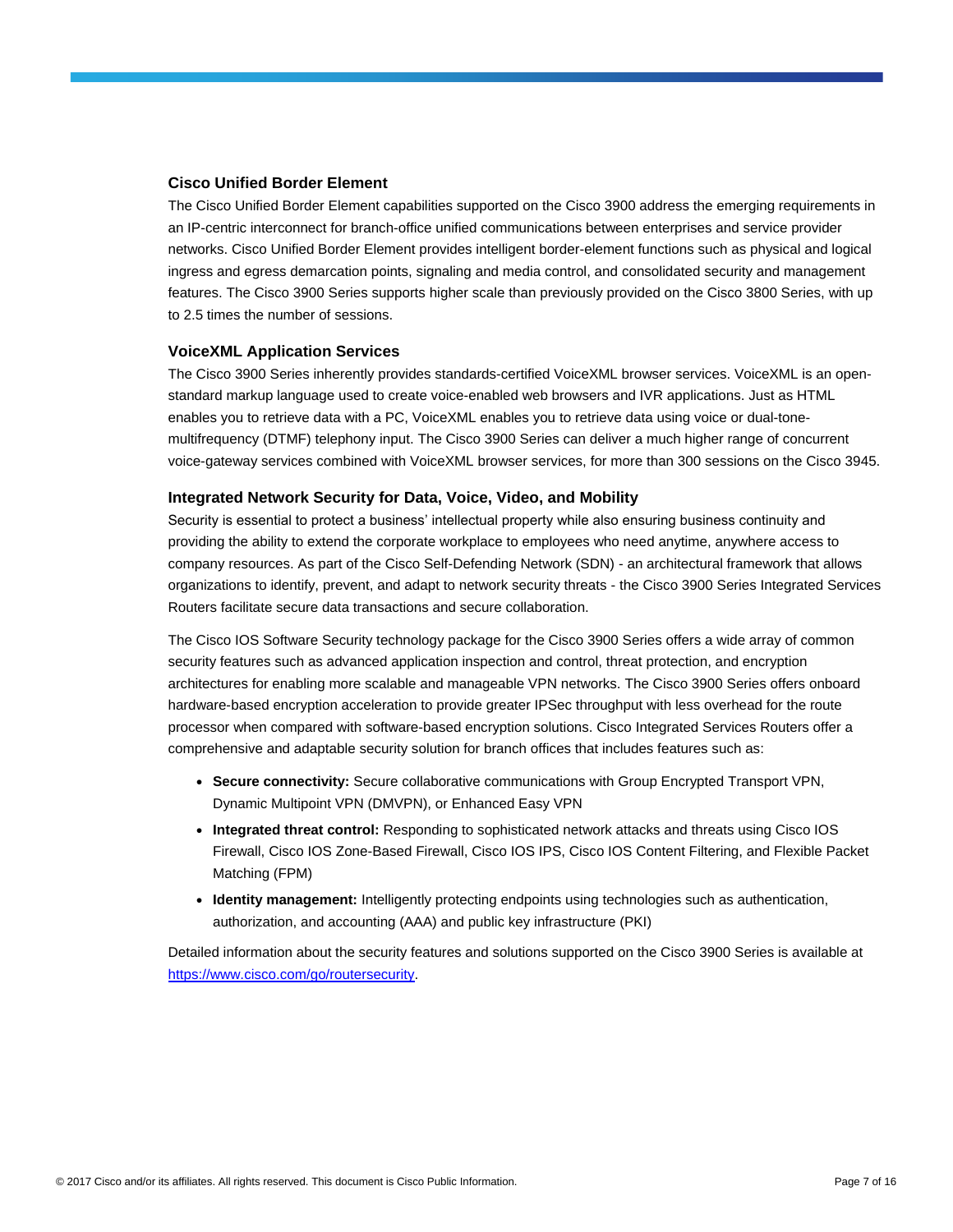### Wireless and Mobility Services

### **Wireless LAN**

The Cisco Integrated Services Routers supporting the Cisco Unified Wireless Architecture enable deployment of secure, manageable wireless LANs (WLANs) optimized for remote sites and branch offices, including fast, secure mobility; survivable authentication; and simplified management. The Cisco Wireless LAN Controller Module on the Cisco 3900 Series routers allows small and medium-sized businesses and enterprise branch offices to costeffectively deploy and manage secure WLANs. Cisco Wireless LAN Controllers work in conjunction with Cisco lightweight access points and the Cisco Wireless Control System (WCS) to provide systemwide WLAN functions, managing up to 6, 12, and 25 access points. As components of the Cisco Unified Wireless Architecture, Cisco Wireless LAN Controllers present network administrators with the visibility and control necessary to effectively and securely manage business-class WLANs and mobility services such as enhanced security, voice, guest access, and location services.

#### **Wireless WAN**

Cisco third-generation (3G) wireless WAN (WWAN) modules combine traditional enterprise router functions such as remote management, advanced IP services such as voice over IP (VoIP), and security with mobility capabilities of 3G WAN access. Using high-speed 3G wireless networks, routers can replace or complement existing landline infrastructure, such as dialup, Frame Relay, and ISDN. Cisco 3G solutions support 3G standards High-Speed Packet Access (HSPA) and Evolution Data Only/Evolution Data Optimized (EVDO), offering you a true multipath WAN backup and the ability to rapidly deploy primary WAN connectivity. For more information about 3G solutions on Cisco Integrated Services Routers, please visit [https://www.cisco.com/go/3g.](https://www.cisco.com/go/3g)

#### **Integrated LAN Switching**

The Cisco 3900 Integrated Services Routers support the new Cisco Enhanced EtherSwitch® Service Modules. which greatly expand router capabilities by integrating industry-leading Layer 2 or Layer 3 switching with feature sets identical to those found in the Cisco Catalyst® 3560-E and Catalyst 2960 Series Switches performing local line-rate switching and routing.

The new Cisco Enhanced EtherSwitch Service Modules take advantage of the increased power capabilities on the Cisco 3900 Series platforms. Additionally, the modules enable Cisco energy and power initiatives: Cisco EnergyWise, Cisco ePoE and per-port PoE power monitoring, and integrated redundant power system (RPS) enabled PoE boost. These technologies allow you to meet increased endpoint power requirements without increasing the total power consumption of the branch office.

#### Application Services

As organizations continue to centralize and consolidate their branch-office IT infrastructure in an effort to reduce cost and complexity, they are challenged to provide adequate user experience, ensure continuous service availability, and deliver business-relevant applications when and where they are needed. To address these challenges, the Cisco 3900 Series enables you to host Cisco, third-party, and custom applications on a portfolio of high-performance Cisco SRE modules that transparently integrate into the router. The modules have their own processors, hard disks, network interfaces, and memory that operate independently of the host router resources, helping to ensure maximum concurrent routing and application performance while reducing physical space requirements, lowering power consumption, and consolidating management.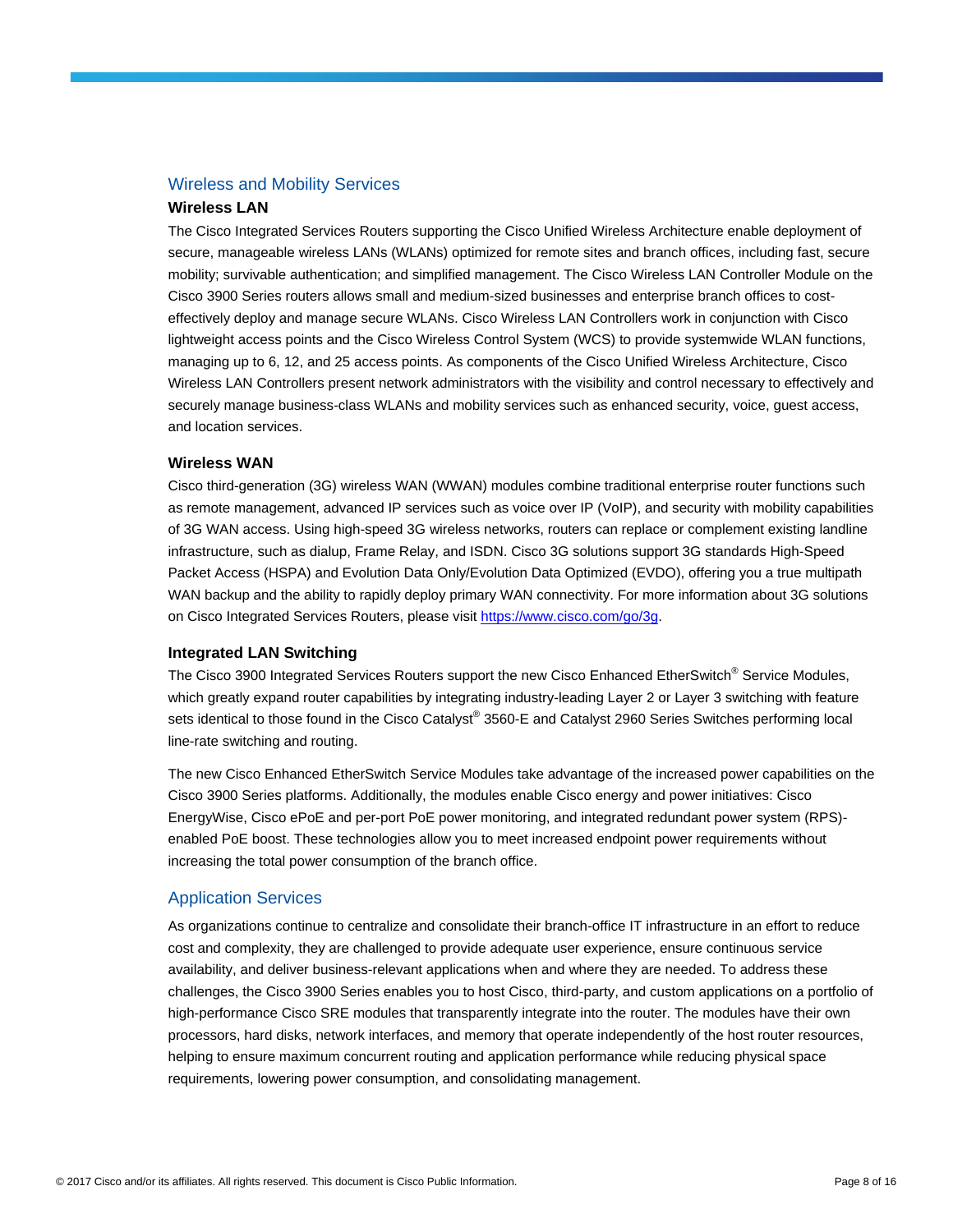#### **Application Acceleration**

The Cisco 3900 Series transparently combines industry-leading security, Cisco IOS Software-based traffic control, and visibility with Cisco application-acceleration solutions. Cisco IOS Software features such as Network-Based Application Recognition (NBAR), IP service-level agreement (IP SLA), and NetFlow provide visibility and monitoring of traffic patterns and application performance while Cisco IOS Software features such as QoS, access control lists (ACLs), and Performance Routing intelligently control the traffic to maximize the quality of the user experience and employee productivity. You can further enhance user experience by adding a Cisco Wide Area Application Services (WAAS) Network Module to securely provide more advanced WAN optimization techniques such as TCP optimization, caching, compression, and application acceleration. Cisco Integrated Services Routers combined with Cisco WAAS Network Modules provide optimal performance for applications delivered from a central data center to branch-office users. The solution allows you to consolidate costly server, storage, and backup infrastructure into data centers while maintaining LAN-like service levels for remote users.

#### **Cisco Services Ready Engine**

The Cisco Services Ready Engine solution is available in service-module (SM) and ISM form factors. The servicemodule hardware offers up to a seven-times performance improvement over the previous-generation network modules and provides a multicore x86 processor. The SRE modules also support up to 1 terabyte of storage, Redundant Array of Independent Disks (RAID) configurations, hardware-assisted virtualization, and cryptography options. The Cisco SRE module enables on-demand provisioning of branch-office applications on the Cisco 3900 Series platforms so that you can deploy the right application, at the right time, in the right place. The hardware and software decoupling provided by the service-ready deployment model enables you to provision applications on the module at the time of its installation, or remotely anytime thereafter. Supported solutions include Cisco WAAS, Cisco Unity Express, Cisco Application Extension Platform (AXP), Cisco Wireless LAN Controller (WLC), Cisco Video Surveillance, and other applications under development. The SRE enables organizations of various sizes to quickly deploy new branch-office applications without deploying new hardware, reducing the cost of rolling out branch-office services and helping ensure that the network applications will be compatible with future versions.

#### **WAAS Express**

Organizations today face several unique wide area network (WAN) challenges: the need to provide employees with constant access to centrally located information, the requirement to continuously back up and replicate missioncritical data to centrally managed data centers, the desire to provide satisfactory experience for IP phone and video communication, and the mandate to control bandwidth costs without sacrificing application availability and performance.

Cisco WAAS Express is designed to help organizations address these challenges. Cisco WAAS Express extends the [Cisco WAAS product portfolio,](https://www.cisco.com/en/US/products/ps5680/Products_Sub_Category_Home.html) with a small-footprint, cost-effective IOS-based software solution integrated into the ISR G2 to offer bandwidth optimization and application acceleration capabilities. Cisco WAAS Express increases remote user productivity, reduces WAN bandwidth costs, and offers investment protection by interoperating with existing Cisco WAAS infrastructure. Cisco WAAS Express is unique in providing network transparency, improving deployment flexibility with on-demand service enablement, and integrating with native IOS-based services such as security, Netflow, and QoS.

Cisco WAAS Express is fully interoperable with WAAS on SM-SRE modules, WAAS appliances and can be managed by a common WAAS Central Manager.

Cisco WAAS Express is available in IOS from version 15.1(2)T1.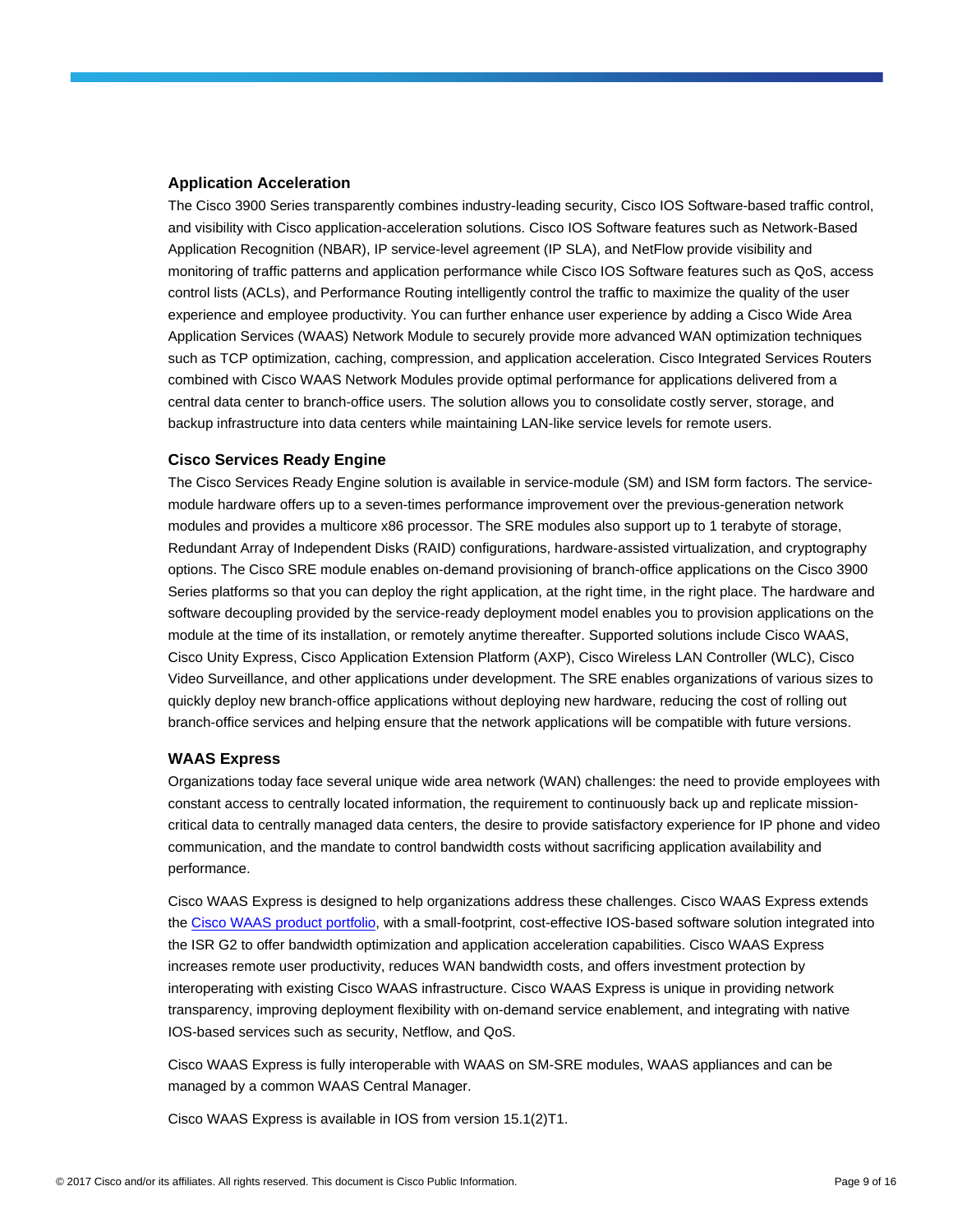Further information on Cisco WAAS Express can be found at [https://www.cisco.com/en/US/products/ps11211/index.html.](https://www.cisco.com/en/US/products/ps11211/index.html)

#### **Medianet for 3900 ISRs**

As video becomes pervasive in an organization and more video devices are used, new demands are placed on the network. It can be challenging to accommodate video needs while reducing complexity, planning for capacity, and providing the best possible user experience.

#### **Smarter Network, Endpoints, and Services**

Traditional IP networks need to evolve to medianets to accommodate these changes. A medianet is an end-to-end IP architecture that helps to enable pervasive media experiences.

The medianet architecture includes a smarter network, smarter endpoints, shared media services, cloud services, and shared media services.

#### **More Medianet Benefits**

A medianet reduces total cost of ownership and scales video through features such as auto-configuration and media monitoring. At the same time, it helps to ensure a quality user experience while optimizing bandwidth use and efficiency.

For more information on Medianet for 3900 ISR, please go to [https://www.cisco.com/en/US/netsol/ns1094/index.html.](https://www.cisco.com/en/US/netsol/ns1094/index.html)

## Managing Your Integrated Services Routers

Network management applications are instrumental in lowering OpEx while improving network availability by simplifying and automating many of the day-to-day tasks associated with managing an end-to-end network. "Dayone device support" provides immediate manageability support for the integrated services router, enabling quick and easy deployment, monitoring, and troubleshooting from Cisco and third-party applications.

Organizations rely on Cisco, third-party, and in-house developed network management applications to achieve their OpEx and productivity goals. Underpinning those applications are the embedded management features available in every integrated services router. The new integrated services routers continue a tradition of broad and deep manageability features within the devices. Features such as IP SLA, Cisco IOS Embedded Event Manager (EEM), and NetFlow allow you to know the status of your network at all times. These features, along with Simple Network Management Protocol (SNMP) and syslog support, enable your organization's management applications.

Refer to Tables 4, 5, and 6 for details about Cisco IOS Software, network management, and manageability support on Cisco 3900 Series Integrated Services Routers.

| <b>Protocols</b>          | • IPv4, IPv6, static routes, Open Shortest Path First (OSPF), Enhanced IGRP (EIGRP), Border Gateway Protocol<br>(BGP), BGP Router Reflector, Intermediate System-to-Intermediate System (IS-IS), Multicast Internet Group<br>Management Protocol (IGMPv3), Protocol Independent Multicast sparse mode (PIM SM), PIM Source Specific<br>Multicast (SSM), Distance Vector Multicast Routing Protocol (DVMRP), IPv4-to-IPv6 Multicast, MPLS, Layer 2 and<br>Laver 3 VPN, IPSec, Laver 2 Tunneling Protocol Version 3 (L2TPv3), Bidirectional Forwarding Detection (BFD),<br>IEEE802.1ag, and IEEE802.3ah. |
|---------------------------|--------------------------------------------------------------------------------------------------------------------------------------------------------------------------------------------------------------------------------------------------------------------------------------------------------------------------------------------------------------------------------------------------------------------------------------------------------------------------------------------------------------------------------------------------------------------------------------------------------|
| <b>Encapsulations</b>     | • Generic routing encapsulation (GRE), Ethernet, 802.1g VLAN, Point-to-Point Protocol (PPP), Multilink Point-to-Point<br>Protocol (MLPPP), Frame Relay, Multilink Frame Relay (MLFR) (FR.15 and FR.16), High-Level Data Link Control<br>(HDLC), Serial (RS-232, RS-449, X.21, V.35, and EIA-530), PPP over Ethernet (PPPoE), and ATM.                                                                                                                                                                                                                                                                  |
| <b>Traffic management</b> | . QoS, Class-Based Weighted Fair Queuing (CBWFQ), Weighted Random Early Detection (WRED), Hierarchical QoS,<br>Policy-Based Routing (PBR), Performance Routing, and NBAR.                                                                                                                                                                                                                                                                                                                                                                                                                              |

**Table 4.** Cisco 3900 with Cisco IOS Software Feature and Protocol High-Level Support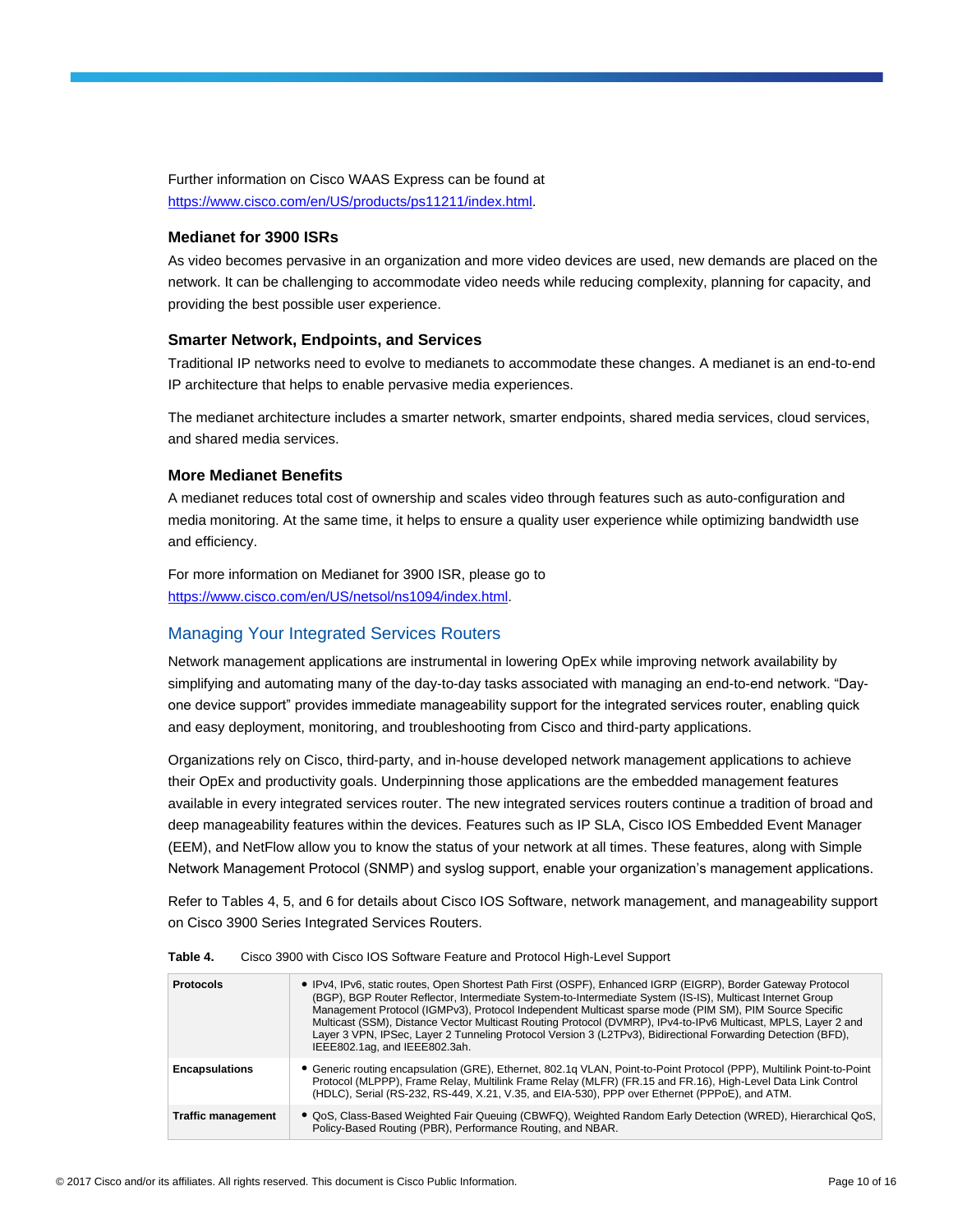For more details about Cisco IOS Software features, refer to [https://www.cisco.com/go/fn.](https://www.cisco.com/go/fn)

**Table 5.** Embedded Management Features Available with Cisco IOS Software

| Feature                                                      | <b>Description of Feature Supported by Cisco Integrated Services Routers</b>                                                                                                                                                                                                                                                                                          |
|--------------------------------------------------------------|-----------------------------------------------------------------------------------------------------------------------------------------------------------------------------------------------------------------------------------------------------------------------------------------------------------------------------------------------------------------------|
| <b>WSMA</b>                                                  | • The Web Services Management Agent (WSMA) defines a mechanism through which you can manage a network<br>device, retrieve configuration data information, and upload and manipulate new configuration data. WSMA uses<br>XML-based data encoding that is transported by the Simple Object Access Protocol (SOAP) for the configuration<br>data and protocol messages. |
| <b>EEM</b>                                                   | • Cisco IOS Embedded Event Manager (EEM) is a distributed and customized approach to event detection and<br>recovery offered directly in a Cisco IOS Software device. It offers the ability to monitor events and take informational,<br>corrective, or any desired EEM action when the monitored events occur or when a threshold is reached.                        |
| <b>IPSLA</b>                                                 | • Cisco IOS IP Service-Level Agreements enable you to assure new business-critical IP applications as well as IP<br>services that use data, voice, and video in an IP network.                                                                                                                                                                                        |
| <b>SNMP RMON</b><br><b>Syslog, NetFlow,</b><br><b>TR-069</b> | • Cisco 3900 Series Integrated Services Routers also support SNMP, Remote Monitoring (RMON), syslog, NetFlow,<br>and TR-069, in addition to the embedded management features mentioned.                                                                                                                                                                               |

The Cisco network management applications listed in Table 6 are standalone products that you can purchase or download to manage your Cisco network devices. The applications are built specifically for the different operational phases; you can select the ones that best fit your needs.

|  | Table 6. |  | <b>Network Management Solutions</b> |  |
|--|----------|--|-------------------------------------|--|
|--|----------|--|-------------------------------------|--|

| <b>Operational Phase</b>                                                           | <b>Application</b>                                  | <b>Description</b>                                                                                                                                                                                                                                                                                                                                                                                                                                                                                                                     |
|------------------------------------------------------------------------------------|-----------------------------------------------------|----------------------------------------------------------------------------------------------------------------------------------------------------------------------------------------------------------------------------------------------------------------------------------------------------------------------------------------------------------------------------------------------------------------------------------------------------------------------------------------------------------------------------------------|
| Device staging<br>and configuration                                                | <b>Cisco Configuration</b><br>Professional          | • Cisco Configuration Professional is a GUI device-management tool for Cisco IOS Software-<br>based access routers. This tool simplifies routing, firewall, IPS, VPN, unified<br>communications, and WAN and LAN configuration through GUI-based easy-to-use wizards.                                                                                                                                                                                                                                                                  |
| Networkwide<br>deployment,<br>configuration,<br>monitoring,<br>and troubleshooting | <b>CiscoWorks LMS</b>                               | • CiscoWorks LAN Management Solution (LMS) is a suite of integrated applications for<br>simplifying day-to-day management of a Cisco end-to-end network, lowering OpEx while<br>increasing network availability. CiscoWorks LMS offers network managers an easy-to-use<br>web-based interface for configuring, administering, and troubleshooting the Cisco Integrated<br>Services Routers, using new instrumentation such as Cisco IOS EEM.<br>• In addition to supporting basic platform services of the integrated services router, |
|                                                                                    |                                                     | CiscoWorks also provides added-value support for the Cisco SRE, enabling<br>the management and distribution of software images to the SRE, thereby reducing the time<br>and complexities associated with image management.                                                                                                                                                                                                                                                                                                             |
| Networkwide<br>staging,<br>configuration, and<br>compliance                        | <b>CiscoWorks NCM</b>                               | • CiscoWorks Network Compliance Manager (NCM) tracks and regulates configuration and<br>software changes throughout a multivendor network infrastructure. It provides superior<br>visibility into network changes and can track compliance with a broad variety of requlatory,<br>IT, corporate governance, and technology requirements.                                                                                                                                                                                               |
| Security staging,<br>configuration,<br>and monitoring                              | <b>Cisco Security</b><br><b>Manager</b>             | • Cisco Security Manager is a leading enterprise-class application for managing security. It<br>delivers provisioning of firewall, VPN, and intrusion-prevention-system (IPS) services across<br>Cisco routers, security appliances, and switch service modules. The suite also includes the<br>Cisco Security Monitoring, Analysis and Response System (Cisco Security MARS) for<br>monitoring and mitigation.                                                                                                                        |
| Voice and unified<br>communications<br>configuration<br>and provisioning           | <b>Cisco Unified</b><br><b>Provisioning Manager</b> | • Cisco Unified Provisioning Manager provides a reliable and scalable web-based solution for<br>managing a company's crucial next-generation communications services. It manages unified<br>communications services in an integrated IP telephony, voicemail, and messaging<br>environment.                                                                                                                                                                                                                                            |
| Staging,<br>deployment,<br>and changes of<br>licenses                              | <b>Cisco License</b><br>Manager                     | • Cisco License Manager, a secure client-server application, can help you easily manage<br>Cisco IOS Software activation and licenses for a wide range of Cisco platforms running<br>Cisco IOS Software as well as other operating systems.                                                                                                                                                                                                                                                                                            |
| Staging,<br>deployment, and<br>changes to<br>configuration<br>and image files      | <b>Cisco Configuration</b><br>Engine                | • Cisco Configuration Engine is a secure network management product that provides zero-<br>touch image and configuration distribution through centralized, template-based<br>management.                                                                                                                                                                                                                                                                                                                                               |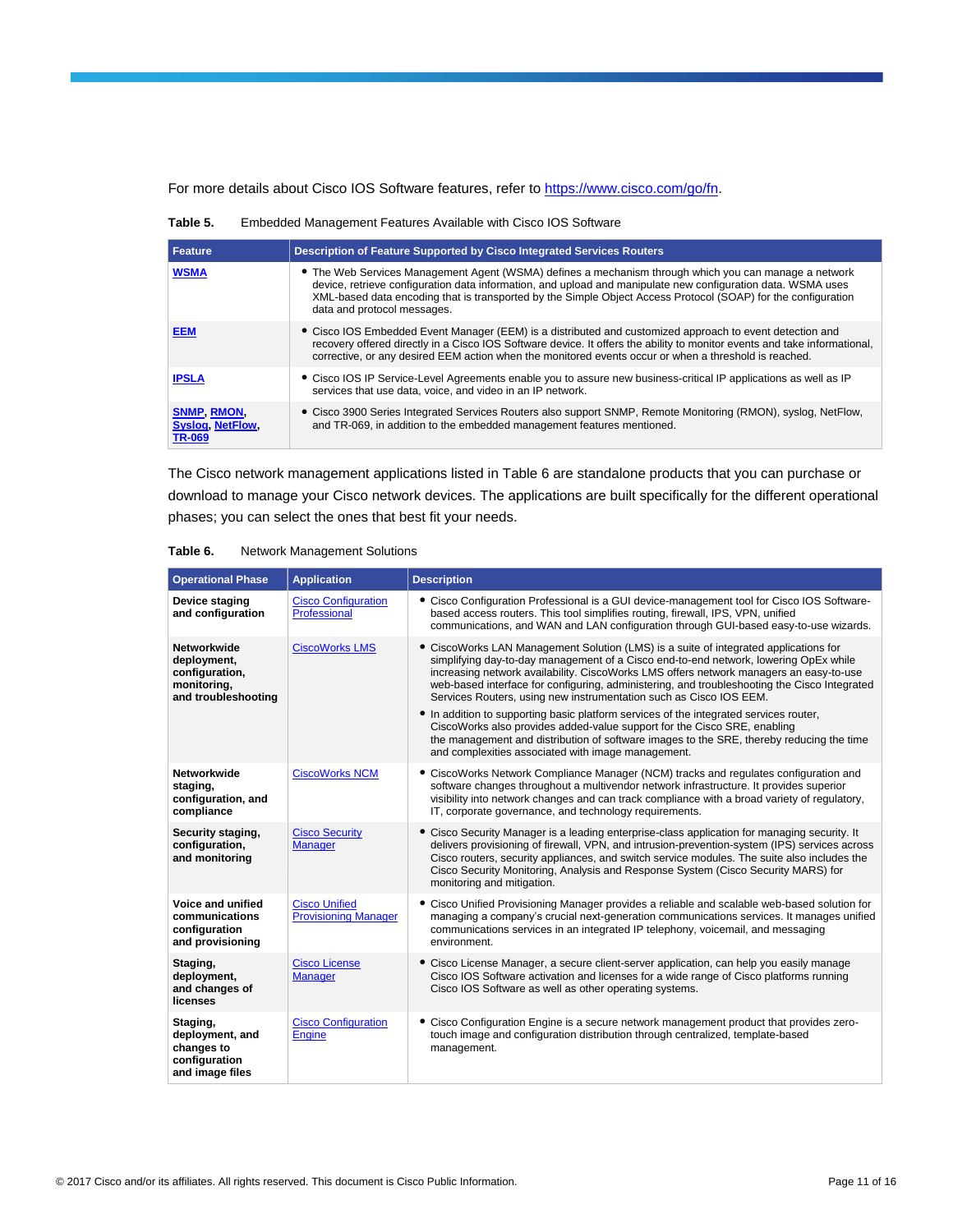#### **Summary**

Businesses need more intelligent branch-office solutions as they strive to lower the TCO for running their network and increase their overall employee productivity with more centralized and collaborative network applications. The Cisco 3900 Series offers these solutions by providing enhanced performance and increased modular density to support multiple concurrent services. The Cisco 3900 Series is designed to consolidate the functions of many separate devices into a single system that you can manage remotely. Table 7 lists the specifications of the Cisco 3945E, 3925E, 3945, and 3925 Integrated Services Routers.

**Table 7.** Specifications of Cisco 3945E, 3925E, 3945, and 3925 Integrated Services Routers

| <b>Services and Slot Density</b>                                                            | <b>Cisco 3945E</b>             | <b>Cisco 3925E</b>             | <b>Cisco 3945</b>              | <b>Cisco 3925</b>              |
|---------------------------------------------------------------------------------------------|--------------------------------|--------------------------------|--------------------------------|--------------------------------|
| Embedded hardware-based cryptography<br>acceleration (IPSec + Secure Sockets Layer<br>[SSL] | Yes                            | Yes                            | Yes                            | Yes                            |
| <b>Cisco Unified Communications Manager</b><br><b>Express Sessions</b>                      | 450                            | 400                            | 350                            | 250                            |
| <b>Cisco Unified SRST sessions</b>                                                          | 1500                           | 1350                           | 1200                           | 730                            |
| Total onboard WAN or LAN 10/100/1000 ports                                                  | 4                              | $\overline{4}$                 | 3                              | 3                              |
| RJ-45-based ports                                                                           | 4                              | 4                              | 3                              | 3                              |
| SFP-based ports                                                                             | $\overline{2}$                 | $\overline{2}$                 | 2                              | $\overline{2}$                 |
| Service-module slots                                                                        | 4                              | $\overline{2}$                 | $\overline{4}$                 | 2                              |
| Doublewide service-module slots                                                             | $\mathbf{1}$                   | $\mathbf{1}$                   | $\mathbf{1}$                   | $\mathbf{1}$                   |
| <b>EHWIC slots</b>                                                                          | 3                              | 3                              | $\overline{4}$                 | 4                              |
| <b>Doublewide EHWIC slots</b>                                                               | $\mathbf{1}$                   | $\mathbf{1}$                   | $\overline{2}$                 | $\overline{2}$                 |
| <b>ISM slots</b>                                                                            | $\overline{0}$                 | $\Omega$                       | $\mathbf{1}$                   | 1                              |
| Online insertion and removal (OIR)                                                          | Services modules               | Services modules               | Services modules               | Services modules               |
| Onboard DSP (PVDM) slots                                                                    | 3                              | 3                              | $\overline{4}$                 | 4                              |
| Memory DDR2 ECC DRAM: Default                                                               | 1 GB                           | 1 GB                           | 1 GB                           | 1 GB                           |
| Memory DDR2 ECC DRAM: Maximum                                                               | 2 GB                           | 2 GB                           | 2 GB**                         | 2 GB**                         |
| Compact Flash (external): Default                                                           | Slot 0: 256 MB<br>Slot 1: None | Slot 0: 256 MB<br>Slot 1: None | Slot 0: 256 MB<br>Slot 1: None | Slot 0: 256 MB<br>Slot 1: None |
| Compact Flash (external): Maximum                                                           | Slot 0: 4 GB<br>Slot 1: 4 GB   | Slot 0: 4 GB<br>Slot 1: 4 GB   | Slot 0: 4 GB<br>Slot 1: 4 GB   | Slot 0: 4 GB<br>Slot 1: 4 GB   |
| External USB 2.0 slots (Type A)                                                             | $\overline{2}$                 | $\overline{2}$                 | 2                              | $\overline{2}$                 |
| USB console port (Type B) (up to 115.2 kbps)                                                | 1                              | $\mathbf{1}$                   | 1                              | $\mathbf{1}$                   |
| Serial console port (up to 115.2 kbps)                                                      | $\mathbf{1}$                   | $\mathbf{1}$                   | $\mathbf{1}$                   | $\mathbf{1}$                   |
| Serial auxiliary port (up to 115.2 kbps)                                                    | $\mathbf{1}$                   | $\mathbf{1}$                   | 1                              | $\mathbf{1}$                   |
| Power-supply options                                                                        | Internal: AC, PoE, and<br>DC.  | Internal: AC, PoE,<br>and DC   | Internal: AC, PoE,<br>and DC   | Internal: AC, PoE,<br>and DC   |
| Redundant power supply                                                                      | Internal: AC, PoE, and<br>DC   | Internal: AC, PoE,<br>and DC   | Internal: AC, PoE,<br>and DC   | Internal: AC, PoE,<br>and DC   |
| <b>Power Specifications</b>                                                                 |                                |                                |                                |                                |
| AC input voltage                                                                            | 100 to 240 VAC<br>autoranging  | 100 to 240 VAC<br>autoranging  | 100 to 240 VAC<br>autoranging  | 100 to 240 VAC<br>autoranging  |
| <b>AC input frequency</b>                                                                   | 47 to 63 Hz                    | 47 to 63 Hz                    | 47 to 63 Hz                    | 47 to 63 Hz                    |
| AC input current range, AC power supply<br>(maximum)                                        | 7.1 to 3.0A                    | 7.1 to 3.0A                    | 7.1 to 3.0A                    | 7.1 to 3.0A                    |
| AC input surge current                                                                      | $50A$                          | $50A$                          | $50A$                          | $50A$                          |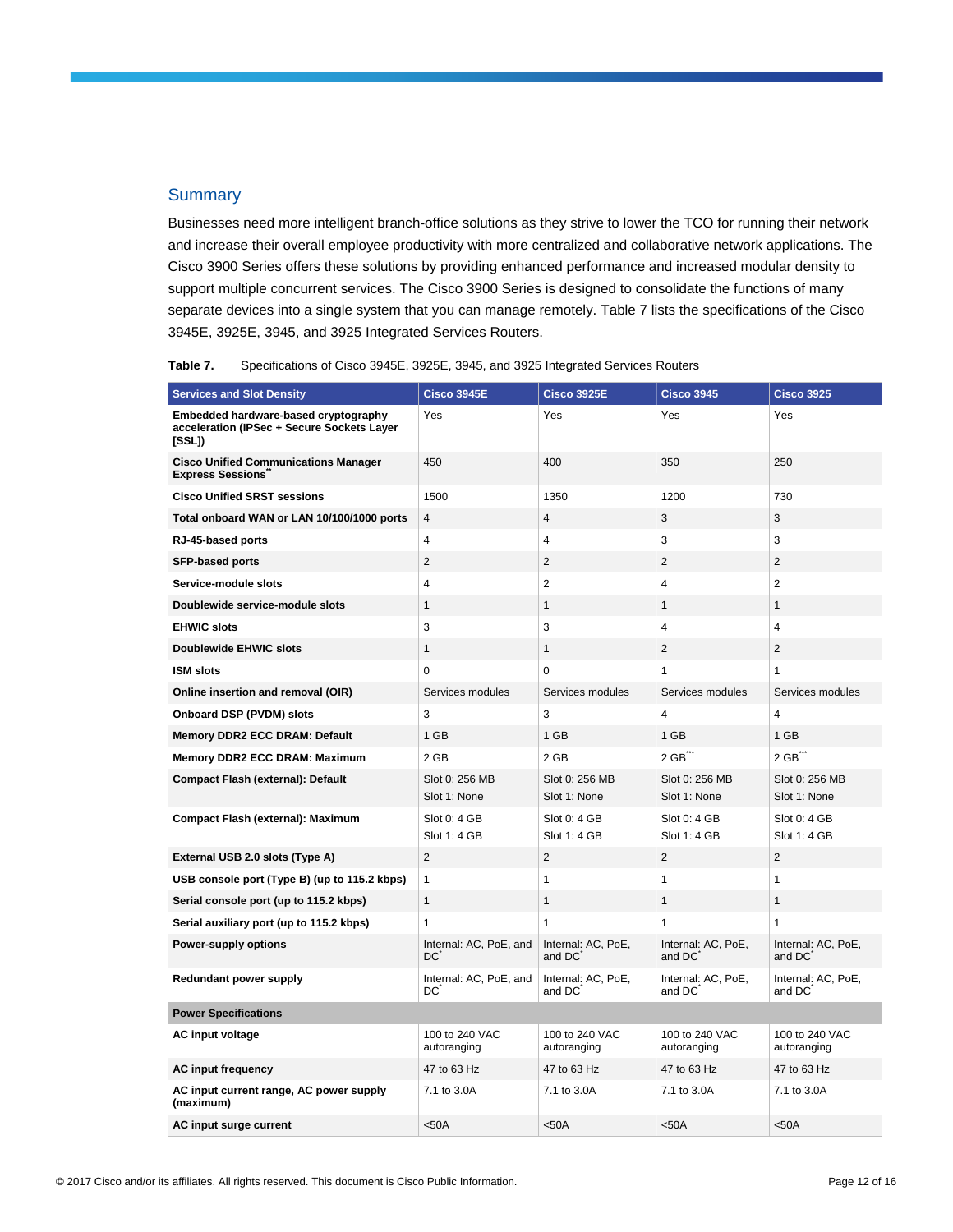| <b>Services and Slot Density</b>                                      | <b>Cisco 3945E</b>                                                          | <b>Cisco 3925E</b>                                                          | <b>Cisco 3945</b>                                                           | <b>Cisco 3925</b>                                               |
|-----------------------------------------------------------------------|-----------------------------------------------------------------------------|-----------------------------------------------------------------------------|-----------------------------------------------------------------------------|-----------------------------------------------------------------|
| <b>DC Operating Input Voltage</b>                                     | 24Vdc - 60Vdc                                                               | 24Vdc - 60Vdc                                                               | 24Vdc - 60Vdc                                                               | 24Vdc - 60Vdc                                                   |
| Max Input Current range, DC power supply (A)                          | $33.2 - 12.4$                                                               | $33.2 - 12.4$                                                               | $33.2 - 12.4$                                                               | 33.2 - 12.4                                                     |
| <b>DC Input Surge Current</b>                                         | $50A$                                                                       | $50A$                                                                       | $50A$                                                                       | $50A$                                                           |
| Typical power (no modules) (watts)                                    | 158                                                                         | 150                                                                         | 105                                                                         | 100                                                             |
| Maximum power with AC power supply (watts)                            | 540                                                                         | 420                                                                         | 540                                                                         | 420                                                             |
| Maximum power with PoE power supply<br>(platform only) (watts)        | 540                                                                         | 420                                                                         | 540                                                                         | 420                                                             |
| Maximum endpoint PoE power available from<br>PoE power supply (watts) | 520                                                                         | 520                                                                         | 520                                                                         | 520                                                             |
| Max power with DC input (W)                                           | 574                                                                         | 446                                                                         | 574                                                                         | 446                                                             |
| Maximum endpoint PoE power capacity with<br>PoE boost (watts)         | 1040                                                                        | 1040                                                                        | 1040                                                                        | 1040                                                            |
| Dimensions (H x W x D)                                                | 5.25 x 17.25 x 18.75<br>in.<br>$(133.35 \times 438.15 \times$<br>476.25 mm) | 5.25 x 17.25 x 18.75<br>in.<br>$(133.35 \times 438.15 \times$<br>476.25 mm) | 5.25 x 17.25 x 18.75<br>in.<br>$(133.35 \times 438.15 \times$<br>476.25 mm) | 5.25 x 17.25 x 18.75<br>in.<br>(133.35 x 438.15 x<br>476.25 mm) |
| Rack height                                                           | 3 rack units (3RU)                                                          | 3RU                                                                         | 3 RU                                                                        | 3RU                                                             |
| Rack-mount 19in. (48.3 cm) EIA                                        | Included                                                                    | Included                                                                    | Included                                                                    | Included                                                        |
| Rack-mount 23in. (58.4 cm) EIA                                        | Optional                                                                    | Optional                                                                    | Optional                                                                    | Optional                                                        |
| <b>Wall-mount</b>                                                     | No                                                                          | No                                                                          | No                                                                          | No                                                              |
| Weight with AC power supply (no modules)                              | 39 lb (17.7 kg)                                                             | 39 lb (17.7 kg)                                                             | 39 lb (17.7 kg)                                                             | 39 lb (17.7 kg)                                                 |
| Weight with PoE power supply (no modules)                             | 40 lb (18.1 kg)                                                             | 40 lb (18.1 kg)                                                             | 40 lb (18.1 kg)                                                             | 40 lb (18.1 kg)                                                 |
| Typical weight (with modules)                                         | 60 lb (27.2 kg)                                                             | 60 lb (27.2 kg)                                                             | 60 lb (27.2 kg)                                                             | 60 lb (27.2 kg)                                                 |
| <b>Airflow</b>                                                        | Back and sides to<br>front                                                  | Back and sides to<br>front                                                  | Back and sides to<br>front                                                  | Back and sides to<br>front                                      |
| Optional airflow kit (includes filter)                                | None                                                                        | None                                                                        | Front to back and<br>sides                                                  | Front to back and<br>sides                                      |
| <b>Environmental specifications</b>                                   |                                                                             |                                                                             |                                                                             |                                                                 |
| <b>Operating conditions</b>                                           |                                                                             |                                                                             |                                                                             |                                                                 |
| Temperature: 5906 ft (1800m) maximum<br>altitude                      | 32 to 104°F<br>(0 to 40°C)                                                  | 32 to 104°F<br>(0 to 40°C)                                                  | 32 to 104°F<br>(0 to 40°C)                                                  | 32 to 104°F<br>(0 to 40°C)                                      |
| Temperature: 9843 ft (3000m) maximum<br>altitude                      | 32 to 104°F<br>(0 to 40°C)                                                  | 32 to 104°F<br>(0 to 40°C)                                                  | 32 to 104°F<br>(0 to 40°C)                                                  | 32 to 104°F<br>(0 to 40°C)                                      |
| Temperature: 13123 ft (4000m) maximum<br>altitude'                    | 32 to 86°F<br>(0 to 30°C)                                                   | 32 to 86°F<br>(0 to 30°C)                                                   | 32 to 86°F<br>(0 to 30°C)                                                   | 32 to 86°F<br>$(0 \text{ to } 30^{\circ}\text{C})$              |
| Temperature: Short-term per NEBS/5906 ft<br>(1800m) maximum altitude  | 23 to 122°F<br>$(-5 \text{ to } 50^{\circ}\text{C})$                        | 23 to 122°F<br>$(-5 \text{ to } 50^{\circ}\text{C})$                        | 23 to 122°F<br>$(-5 \text{ to } 50^{\circ}\text{C})$                        | 23 to 122°F<br>$(-5 \text{ to } 50^{\circ}\text{C})$            |
| Altitude                                                              | 4,000m (13,000 ft)                                                          | 4,000m (13,000 ft)                                                          | 4,000m (13,000 ft)                                                          | 4,000m (13,000 ft)                                              |
| <b>Relative humidity</b>                                              | 5 to 85%                                                                    | 5 to 85%                                                                    | 5 to 85%                                                                    | 5 to 85%                                                        |
| Short-term (per NEBS) humidity                                        | 5% to 90%, not to<br>exceed 0.024 kg<br>water/kg of dry air                 | 5% to 90%, not to<br>exceed 0.024 kg<br>water/kg of dry air                 | 5% to 90%, not to<br>exceed 0.024 kg<br>water/kg of dry air                 | 5% to 90%, not to<br>exceed 0.024 kg<br>water/kg of dry air     |
| Acoustic: Sound pressure (typical/maximum)                            | 57.6/77.6                                                                   | 57.6/77.6                                                                   | 57.6/77.6                                                                   | 57.6/77.6                                                       |
| Acoustic: Sound power (typical/maximum)                               | 67.8/84.7                                                                   | 67.8/84.7                                                                   | 67.8/84.7                                                                   | 67.8/84.7                                                       |
| <b>Nonoperating conditions</b>                                        |                                                                             |                                                                             | $\overline{2}$                                                              |                                                                 |
| <b>Temperature</b>                                                    | -40 to 158°F<br>$(-40 \text{ to } 70^{\circ}\text{C})$                      | -40 to 158°F<br>$(-40 \text{ to } 70^{\circ}\text{C})$                      | -40 to 158°F<br>$(-40 \text{ to } 70^{\circ}\text{C})$                      | -40 to 158°F<br>(-40 to 70 <sup>o</sup> C)                      |
| <b>Relative humidity</b>                                              | 5 to 95%                                                                    | 5 to 95%                                                                    | 5 to 95%                                                                    | 5 to 95%                                                        |
| Altitude                                                              | 15,584 ft (4750m)                                                           | 15,584 ft (4570m)                                                           | 15,584 ft (4750m)                                                           | 15,584 ft (4570m)                                               |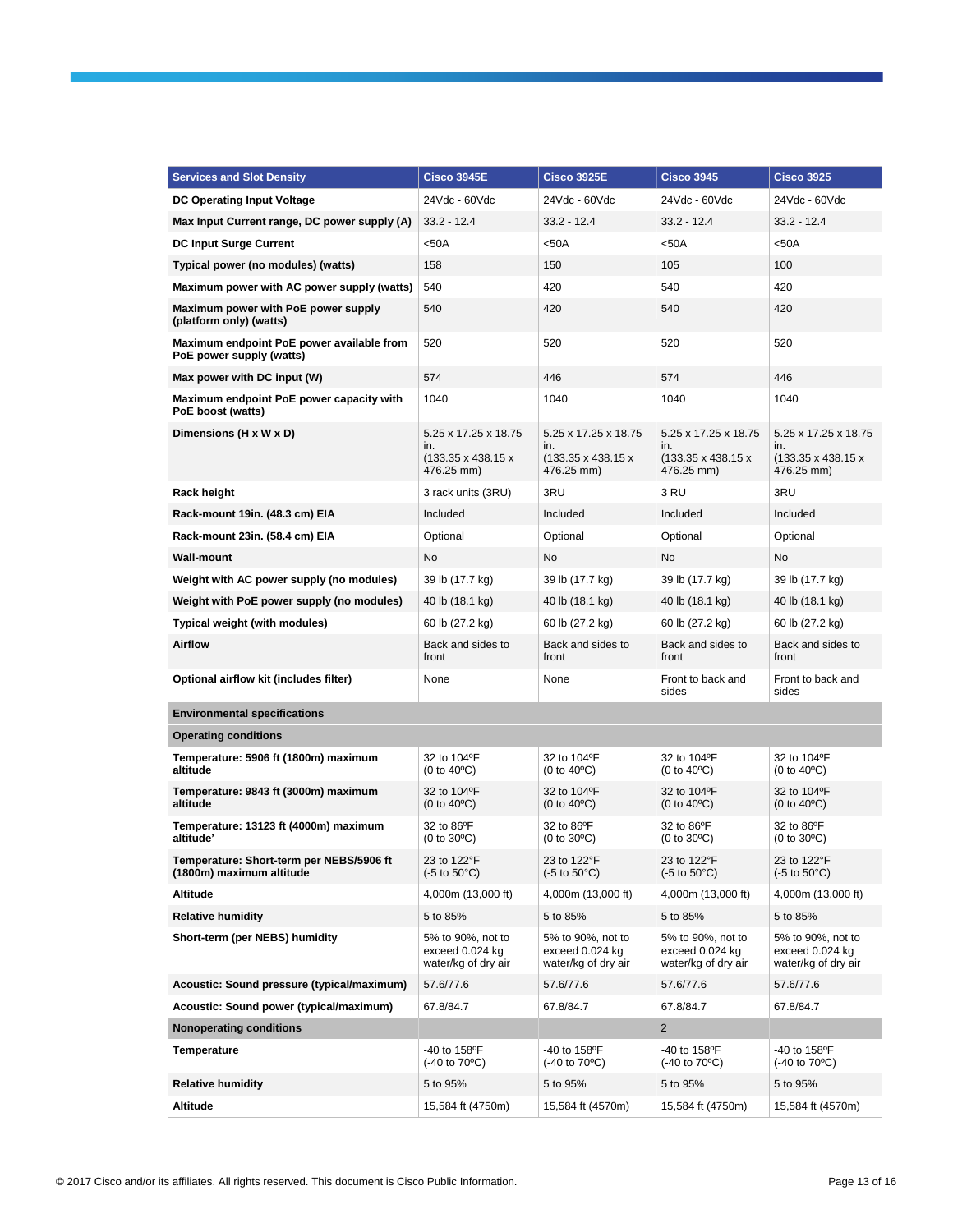| <b>Services and Slot Density</b> | <b>Cisco 3945E</b>    | <b>Cisco 3925E</b>    | <b>Cisco 3945</b>     | <b>Cisco 3925</b>     |
|----------------------------------|-----------------------|-----------------------|-----------------------|-----------------------|
| <b>Requlatory and Compliance</b> |                       |                       |                       |                       |
| Safety                           | UL 60950-1            | UL 60950-1            | UL 60950-1            | UL 60950-1            |
|                                  | CAN/CSA C22.2 No.     | CAN/CSA C22.2 No.     | CAN/CSA C22.2 No.     | CAN/CSA C22.2 No.     |
|                                  | 60950-1               | 60950-1               | 60950-1               | 60950-1               |
|                                  | EN 60950-1            | EN 60950-1            | EN 60950-1            | EN 60950-1            |
|                                  | AS/NZS 60950-1        | AS/NZS 60950-1        | AS/NZS 60950-1        | AS/NZS 60950-1        |
|                                  | IEC 60950-1           | IEC 60950-1           | IEC 60950-1           | IEC 60950-1           |
| <b>EMC</b>                       | 47 CFR, Part 15       | 47 CFR, Part 15       | 47 CFR, Part 15       | 47 CFR, Part 15       |
|                                  | ICES-003 Class A      | ICES-003 Class A      | ICES-003 Class A      | ICES-003 Class A      |
|                                  | EN55022 Class A       | EN55022 Class A       | EN55022 Class A       | EN55022 Class A       |
|                                  | CISPR22 Class A       | CISPR22 Class A       | CISPR22 Class A       | CISPR22 Class A       |
|                                  | AS/NZS 3548 Class A   | AS/NZS 3548 Class A   | AS/NZS 3548 Class A   | AS/NZS 3548 Class A   |
|                                  | VCCI V-3              | VCCI V-3              | VCCI V-3              | VCCI V-3              |
|                                  | <b>CNS 13438</b>      | <b>CNS 13438</b>      | <b>CNS 13438</b>      | <b>CNS 13438</b>      |
|                                  | EN 300-386            | EN 300-386            | EN 300-386            | EN 300-386            |
|                                  | EN 61000 (Immunity)   | $EN 61000$ (Immunity) | EN 61000 (Immunity)   | $EN 61000$ (Immunity) |
|                                  | EN 55024, CISPR 24    | EN 55024, CISPR 24    | EN 55024, CISPR 24    | EN 55024, CISPR 24    |
|                                  | EN50082-1             | EN50082-1             | EN50082-1             | EN50082-1             |
| <b>Telecom</b>                   | TIA/EIA/IS-968        | <b>TIA/EIA/IS-968</b> | <b>TIA/EIA/IS-968</b> | TIA/EIA/IS-968        |
|                                  | CS-03                 | CS-03                 | $CS-03$               | CS-03                 |
|                                  | <b>ANSI T1.101</b>    | <b>ANSI T1.101</b>    | <b>ANSI T1.101</b>    | <b>ANSI T1.101</b>    |
|                                  | ITU-T G.823, G.824    | ITU-T G.823, G.824    | ITU-T G.823, G.824    | ITU-T G.823, G.824    |
|                                  | <b>IEEE 802.3</b>     | IEEE 802.3            | IEEE 802.3            | <b>IEEE 802.3</b>     |
|                                  | <b>RTTE Directive</b> | <b>RTTE Directive</b> | <b>RTTE Directive</b> | <b>RTTE Directive</b> |

\* DC power supplies available in H1CY2010

\*\*\* 2GB is the maximum IOS addressable memory but the system can support up to 4GB

The Cisco 3900 Series supports a wide range of modules that span industry-leading breadth of services at the branch office. For a list of modules supported on the Cisco 3900 Series, please visit: [https://www.cisco.com/en/US/products/ps10536/products\\_relevant\\_interfaces\\_and\\_modules.html.](https://www.cisco.com/en/US/products/ps10536/products_relevant_interfaces_and_modules.html)

## Ordering Information

The Cisco 3900 Series Integrated Services Routers are orderable and shipping. For more information about how to order the Cisco 3900 Series, please visit th[e ISR G2 Ordering Guide.](https://www.cisco.com/en/US/prod/collateral/modules/ps10598/ordering_guide_c07_557736_ps10536_Products_Data_Sheet.html) To place an order, visit th[e Cisco Ordering](https://www.cisco.com/web/ordering/or13/or8/o25/ordering_solutions_category_home.html)  [Home Page](https://www.cisco.com/web/ordering/or13/or8/o25/ordering_solutions_category_home.html) and refer to Table 8.

For additional product numbers, including the Cisco 3900 Series bundle offerings, please check the [Cisco 3900](https://tools.cisco.com/qtc/pricing/MainServlet)  [Series Integrated Services Router Price List](https://tools.cisco.com/qtc/pricing/MainServlet) or contact your local Cisco account representative. To place an order, visit the [Cisco Ordering Home Page.](https://www.cisco.com/en/US/ordering/index.shtml) To download software, visit the [Cisco Software Center.](https://www.cisco.com/public/sw-center/index.shtml)

| Table 8. | Cisco 3900 Ordering Information |  |  |
|----------|---------------------------------|--|--|
|----------|---------------------------------|--|--|

| <b>Product Name</b>  | <b>Product Description</b>                                                                                                                           |
|----------------------|------------------------------------------------------------------------------------------------------------------------------------------------------|
| <b>CISCO3945E/K9</b> | • Cisco 3945 with 4 onboard GE, C3900-SPE250/K9, 3 EHWIC slots, 3 DSP slots, 4 SM slots, 256MB CF default, 1 GB<br>DRAM default, IP Base             |
| CISCO3925E/K9        | • Cisco 3925 with 4 onboard GE, C3900-SPE200/K9, 3 EHWIC slots, 3DSP slots, 2 SM slots, 256MB CF default, 1 GB<br>DRAM default. IP Base              |
| CISCO3945/K9         | • Cisco 3945 with 3 onboard GE, C3900-SPE150/K9, 4 EHWIC slots, 4 DSP slots, 1 ISM slot, 4 SM slots, 256MB CF<br>default. 1 GB DRAM default. IP Base |
| CISCO3925/K9         | • Cisco 3925 with 3 onboard GE, C3900-SPE100/K9, 4 EHWIC slots, 4 DSP slots, 1 ISM slot, 2 SM slots, 256MB CF<br>default, 1 GB DRAM default, IP Base |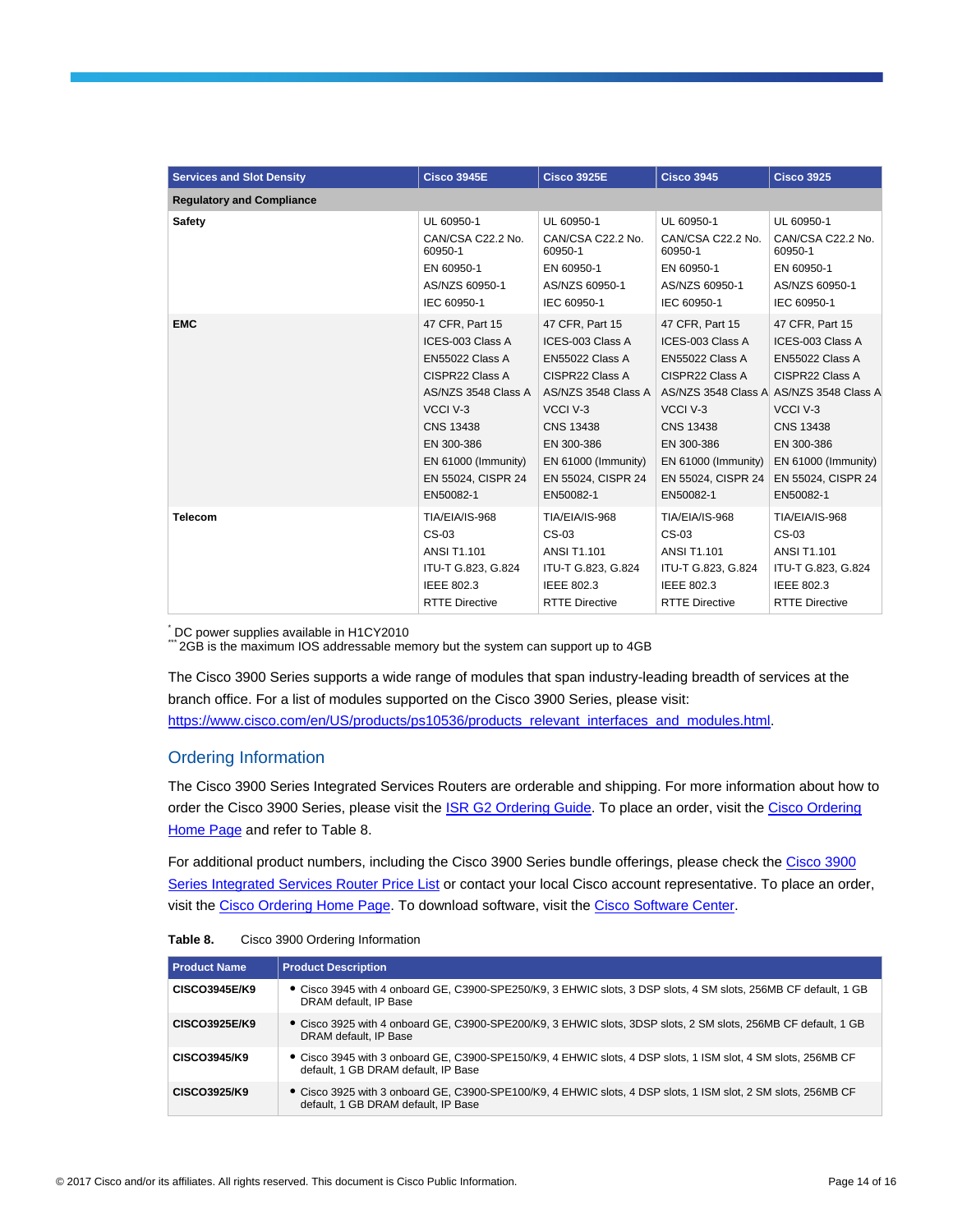[Cisco ONE Software for WAN](https://www.cisco.com/c/en/us/products/collateral/software/one-wan/datasheet-c78-733012.html) is available for the ISR 3900.

Cisco ONE Software offers a complete solution that delivers an optimal experience over any connection while helping you get the most from your WAN investment with secure, fault-tolerant connectivity.

Benefits:

- Connect branch offices and your campus securely at an optimal cost by improving application performance through application protocol acceleration and optimization techniques that offload the WAN.
- Integrate voice and video across branch offices and your campus to increase productivity.

For ordering information for Cisco ONE Software for the ISR 3900, go to [https://www.cisco.com/c/en/us/products/software/one-wan/wan-part-numbers.html.](https://www.cisco.com/c/en/us/products/software/one-wan/wan-part-numbers.html)

#### Integrated Services Router Migration Options

Cisco 3900 Series Integrated Services Routers are included in the standard Cisco Technology Migration Program (TMP). Refer t[o https://www.cisco.com/go/tmp](https://www.cisco.com/go/tmp) and contact your local Cisco account representative for program details.

#### Warranty Information

The Cisco 3900 Series Integrated Services Routers have a 90-day limited liability warranty.

## Cisco and Partner Services for the Branch

Services from Cisco and our certified partners can help you transform the branch-office experience and accelerate business innovation and growth in the Borderless Network. We have the depth and breadth of expertise to create a clear, replicable, optimized branch-office footprint across technologies. Planning and design services align technology with business goals and can increase the accuracy, speed, and efficiency of deployment. Technical services can help you improve operational efficiency, save money, and mitigate risk. Optimization services are designed to continuously improve performance and help your team succeed with new technologies. For more information, please visi[t https://www.cisco.com/go/services.](https://www.cisco.com/go/services)

Cisco SMARTnet<sup>®</sup> technical support for the Cisco 3900 Series is available on a one-time or annual contract basis. Support options range from help-desk assistance to proactive, onsite consultation. All support contracts include:

- Major Cisco IOS Software updates in protocol, security, bandwidth, and feature improvements
- Full access rights to Cisco.com technical libraries for technical assistance, electronic commerce, and product information
- Access 24 hours a day to the industry's largest dedicated technical support staff

#### Cisco Capital

#### **Financing to Help You Achieve Your Objectives**

Cisco Capital can help you acquire the technology you need to achieve your objectives and stay competitive. We can help you reduce CapEx. Accelerate your growth. Optimize your investment dollars and ROI. Cisco Capital financing gives you flexibility in acquiring hardware, software, services, and complementary third-party equipment. And there's just one predictable payment. Cisco Capital is available in more than 100 countries. [Learn more.](https://www.cisco.com/web/ciscocapital/americas/us/index.html)